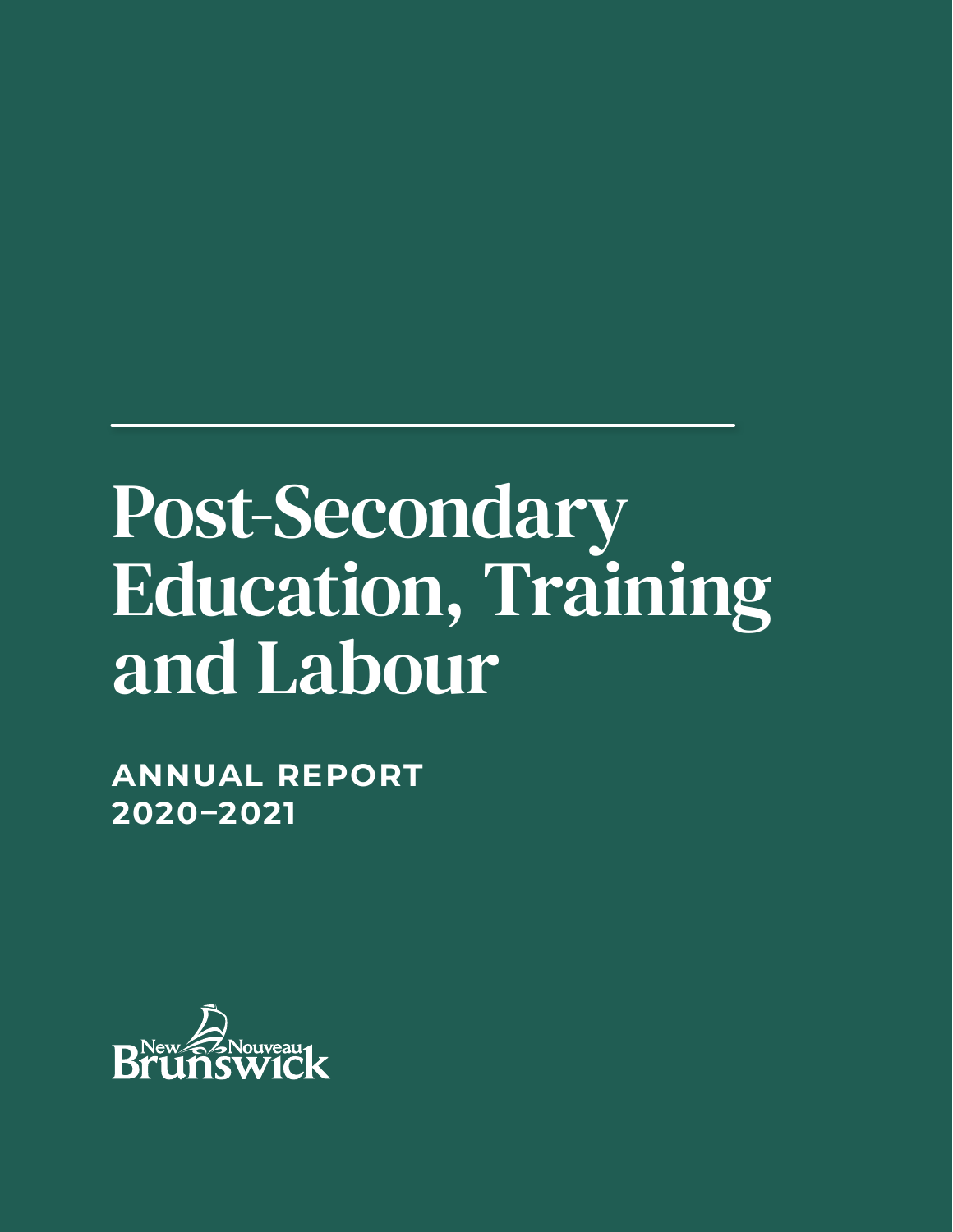#### **Post-Secondary Education, Training and Labour Annual Report 2020-2021**

Province of New Brunswick P.O. Box 6000 Fredericton NB E3B 5H1 CANADA

#### www.gnb.ca

ISBN 978-1-4605-2902-7 (Bilingual print edition) ISBN 978-1-4605-2903-4 (English version online) ISBN 978-1-4605-2904-1 (French version online)

ISSN 1919-7675 (Bilingual print edition) ISSN 1920-7212 (English version online) ISSN 2368-8122 (French version online)

13472 | 2021.12 | Printed in New Brunswick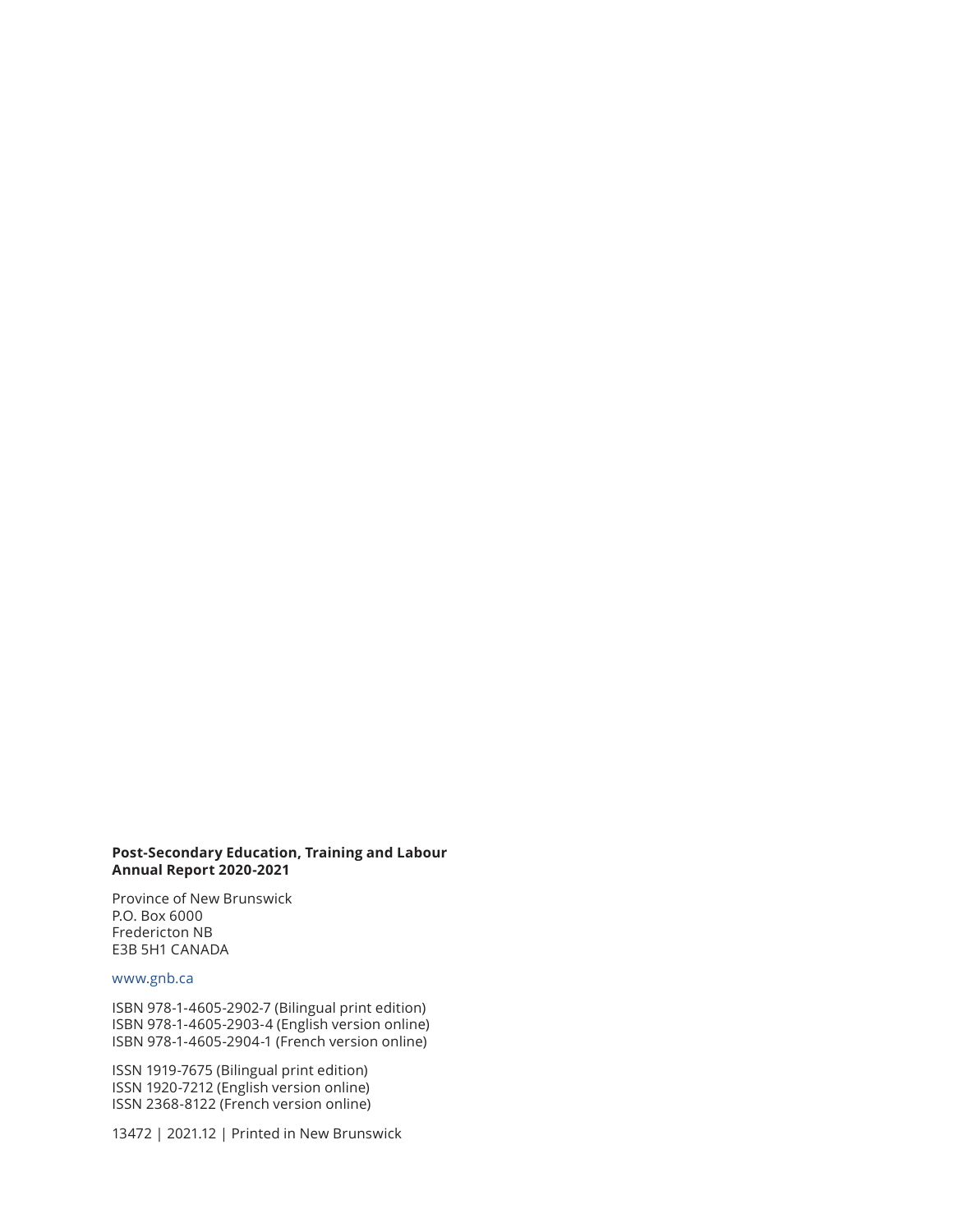## **TRANSMITTAL LETTERS**

**From the Minister to the Lieutenant-Governor The Honourable Brenda Louise Murphy Lieutenant-Governor of New Brunswick**

May it please your Honour:

It is my privilege to submit the Annual Report of the Department of Post-Secondary Education, Training and Labour, Province of New Brunswick, for the fiscal year April 1, 2020, to March 31, 2021.

Respectfully submitted,

Trevor A. Holder Minister

#### **From the Deputy Minister to the Minister Honourable Trevor A. Holder**

Minister:

I am pleased to be able to present the Annual Report describing the operations of the Department of Post-Secondary Education, Training and Labour, Province of New Brunswick, for the fiscal year April 1, 2020, to March 31, 2021.

Respectfully submitted,

Daniel Mills Deputy Minister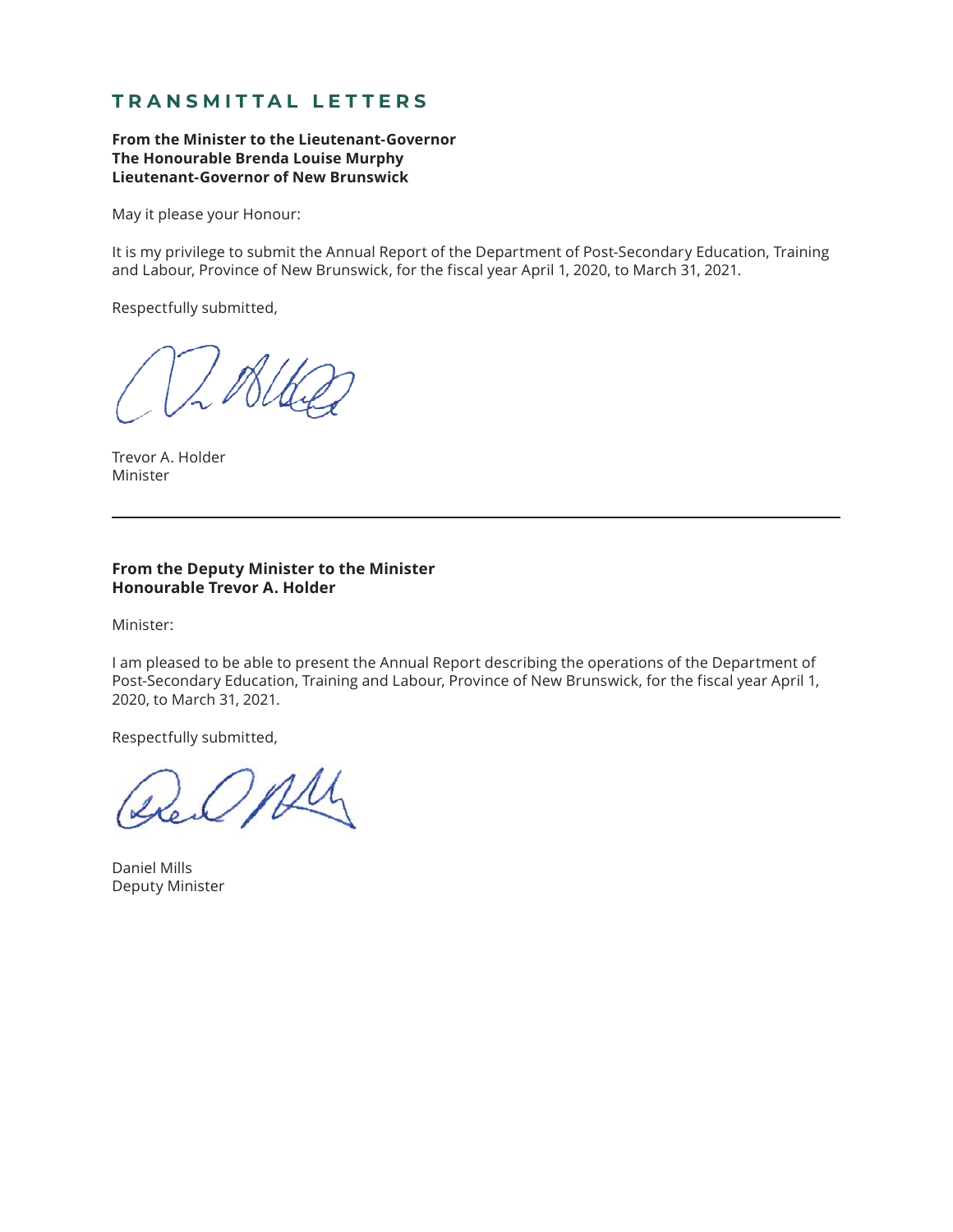## Table of contents

| Summary of recommendations from the Office of the Auditor General 27 |
|----------------------------------------------------------------------|
|                                                                      |
|                                                                      |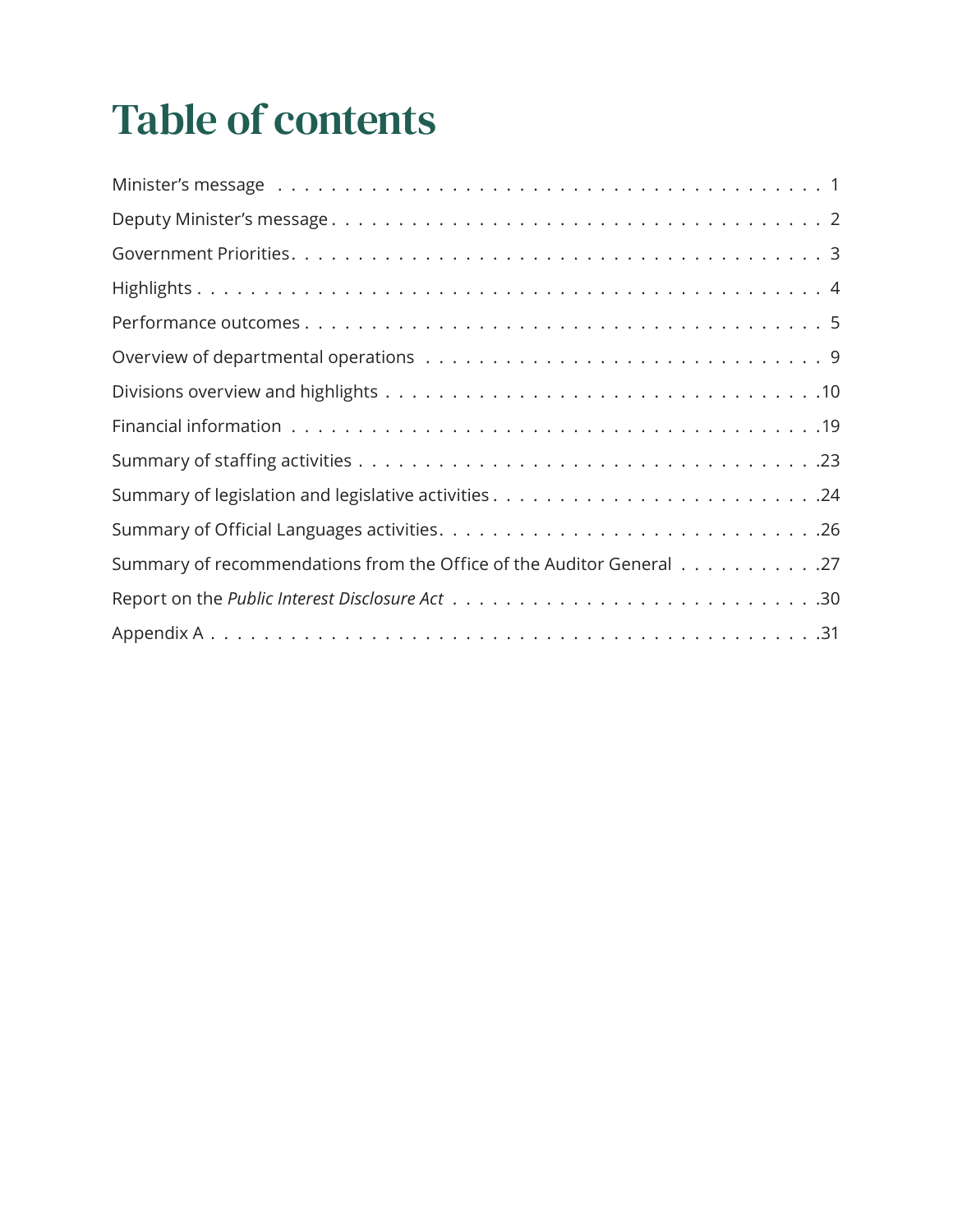## <span id="page-4-0"></span>Minister's message

As I reflect on this year's accomplishments by the Department of Post-Secondary Education, Training and Labour, I am proud – but not surprised – that our staff rose to new heights in helping their fellow New Brunswickers.

During the COVID-19 pandemic, job seekers, employers and post-secondary students and institutions from around the province all relied heavily on our department for extra support. And, in each case, our staff were able to provide that support without ever losing focus on the longer-term goals of addressing chronic labour shortages and helping people prepare for the workforce of the future.

Professional and personal challenges were overcome again and again in 2020-2021 as, together, we made significant progress in helping employers and job seekers meet their workforce needs, while also taking steps to enhance workplace safety – to the benefit of employees, employers and their families.

We found a way to forge ahead with the renewed WorkingNB brand, an important new mission designed to significantly improve New Brunswick's labour market through performance-based, customized and tailored initiatives. Keeping in mind that what works in St. Stephen might not work in Saint-Quentin and what works in one New Brunswick community today might not be what works there tomorrow, or two years from now, it was critical that we did not lose the momentum of the rebrand during the pandemic. I am proud of how the department stepped up and continued to offer solutions to New Brunswickers through this branch.

As we look toward an even brighter future beyond the pandemic, I thank our staff who continue to deliver services and support with composure, grace and professionalism. Their reliability and dedication are sincerely appreciated.

Trevor A. Holder Minister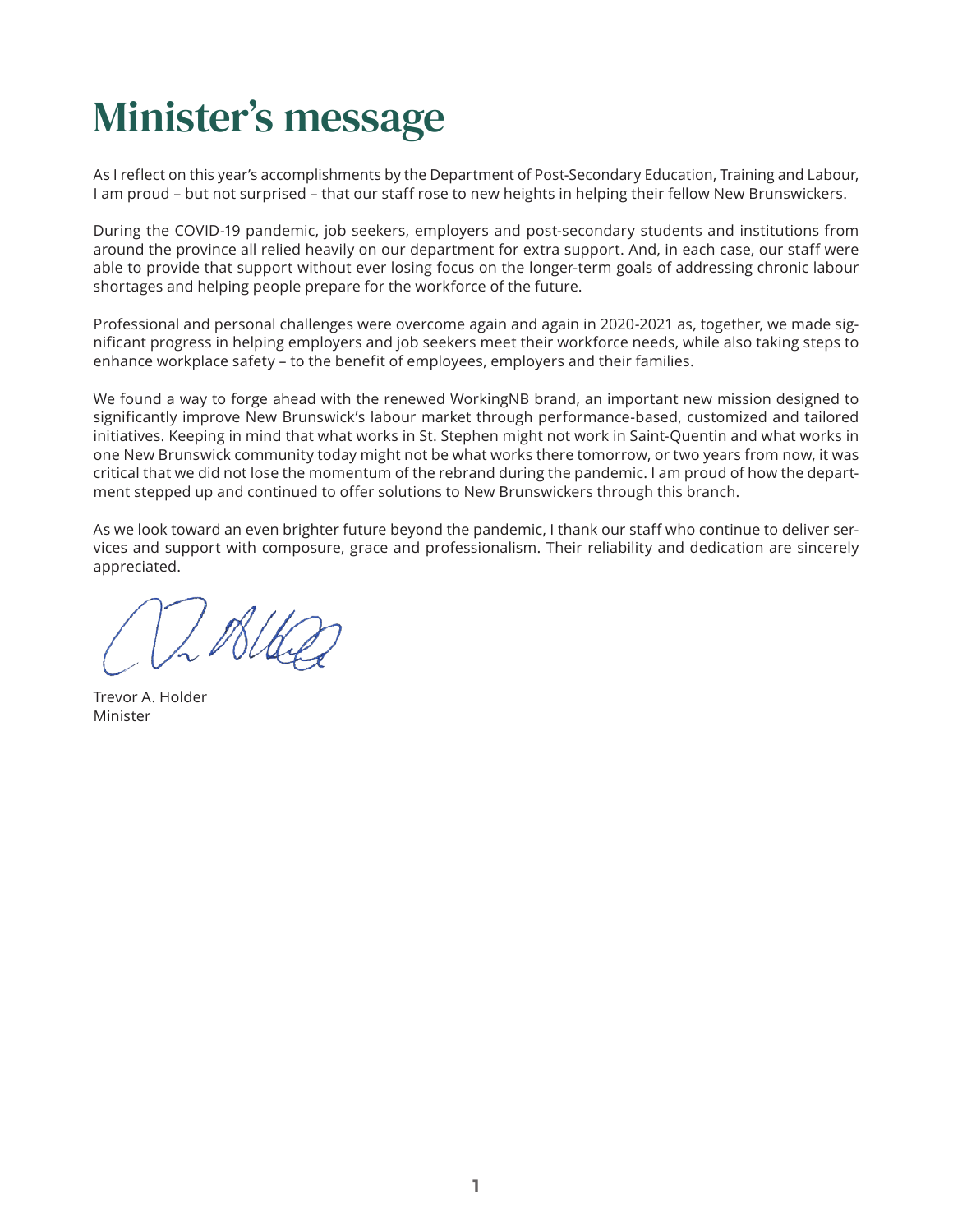## <span id="page-5-0"></span>Deputy Minister's message

The 2020-2021 Annual Report outlines the Department of Post-Secondary Education, Training and Labour's measures and initiatives between April 1, 2020 and March 31, 2021.

Despite the challenges of the COVID-19 pandemic, our department made significant progress over the past year on several initiatives that will help meet the province's labour market needs.

WorkingNB – a flexible model for workforce development – completed its first full year of operation, providing flexible, needs-based employment support for job seekers, employers and communities.

Department staff maintained regular contact with post-secondary education institutions during the pandemic and supported them in addressing their concerns and challenges whenever possible.

The past year also witnessed the launch of CampusConnect, a platform allowing employers with experiential learning opportunities to connect with post-secondary students more easily.

And the department has allocated funding for one of the government's most-anticipated projects: an investigation into the nature and impact of systemic racism in the province, which will produce recommendations to help address this issue.

I appreciate and thank our department's employees whose dedication and hard work have allowed us to achieve much in the service of our fellow New Brunswickers over the past year.

Opli

Daniel Mills Deputy Minister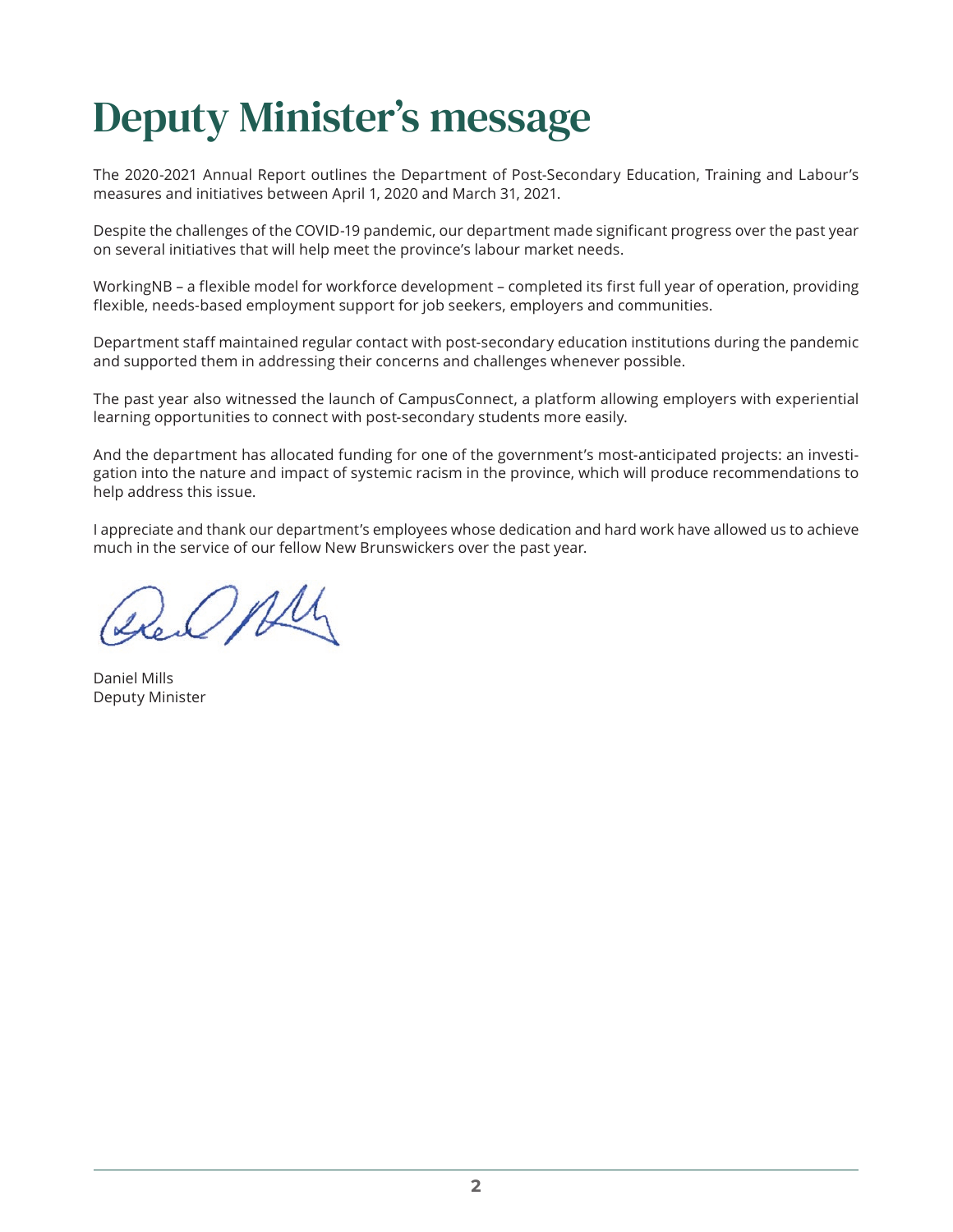## <span id="page-6-0"></span>Government Priorities

## **D E L I V E R I N G F O R N E W B R U N S W I C K E R S –**

## **ONE TEAM ONE GNB**

**One Team One GNB** is a new, collaborative approach to how we operate. It represents a civil service that works together as a single unit for New Brunswickers. We have discovered new and innovative ways of doing business, ways that have allowed us to achieve the outcomes needed for New Brunswickers and we are working more efficiently and effectively than ever before. Our new path forward includes a mindset of focus, urgency and results.

We are working every day to improve the way government departments:

- Communicate with one another,
- Work side-by-side on important projects, and
- Drive focus and accountability.

## **STRATEGY AND OPERATIONS MANAGEMENT**

The Government of New Brunswick (GNB) uses a Formal Management system built on leading business practices to develop, communicate and review strategy. This process provides the Public Service with a proven methodology to execute strategy, increase accountability and continuously drive improvement.

The development of the strategy, using the Formal Management system, starts with our government's roadmap for the future of New Brunswick that focuses on key priorities and the importance of public accountability.

## **GOVERNMENT PRIORITIES**

Our vision for 2020-2021 is a vibrant and sustainable New Brunswick. To make progress towards this vision, we must focus on our government's priorities.

- Energize private sector
- Vibrant and sustainable communities
- Affordable, responsive and high-performing government
- Dependable public health care • World-class education, and
	-
- Environment

## **COVID RESPONSE**

As part of GNB's priorities this past year, responding to the COVID-19 pandemic was at the forefront. Our department supported GNB in responding to the pandemic by:

- Partnering with the Canadian Red Cross to deliver the New Brunswick Emergency Workers Income Benefit to over 40,000 New Brunswickers
- Launching the Emergency Bridging Fund for Post-Secondary Students
- Establishing Labour Force Adjustment Committees for the tourism, forestry, agriculture, fisheries, and information technology sectors
- Providing Emergency Leave under the *Employment Standards Act*
- Providing for a three-month freeze of interest rates on unpaid WorkSafeNB assessments
- Implementing a six-month moratorium on student loan interest and principal repayments
- Launching the Stepping Up for New Brunswick Campaign to help business impacted by the loss of Temporary Foreign Workers
- Providing flexibility to publicly funded universities on the use of restricted operating assistance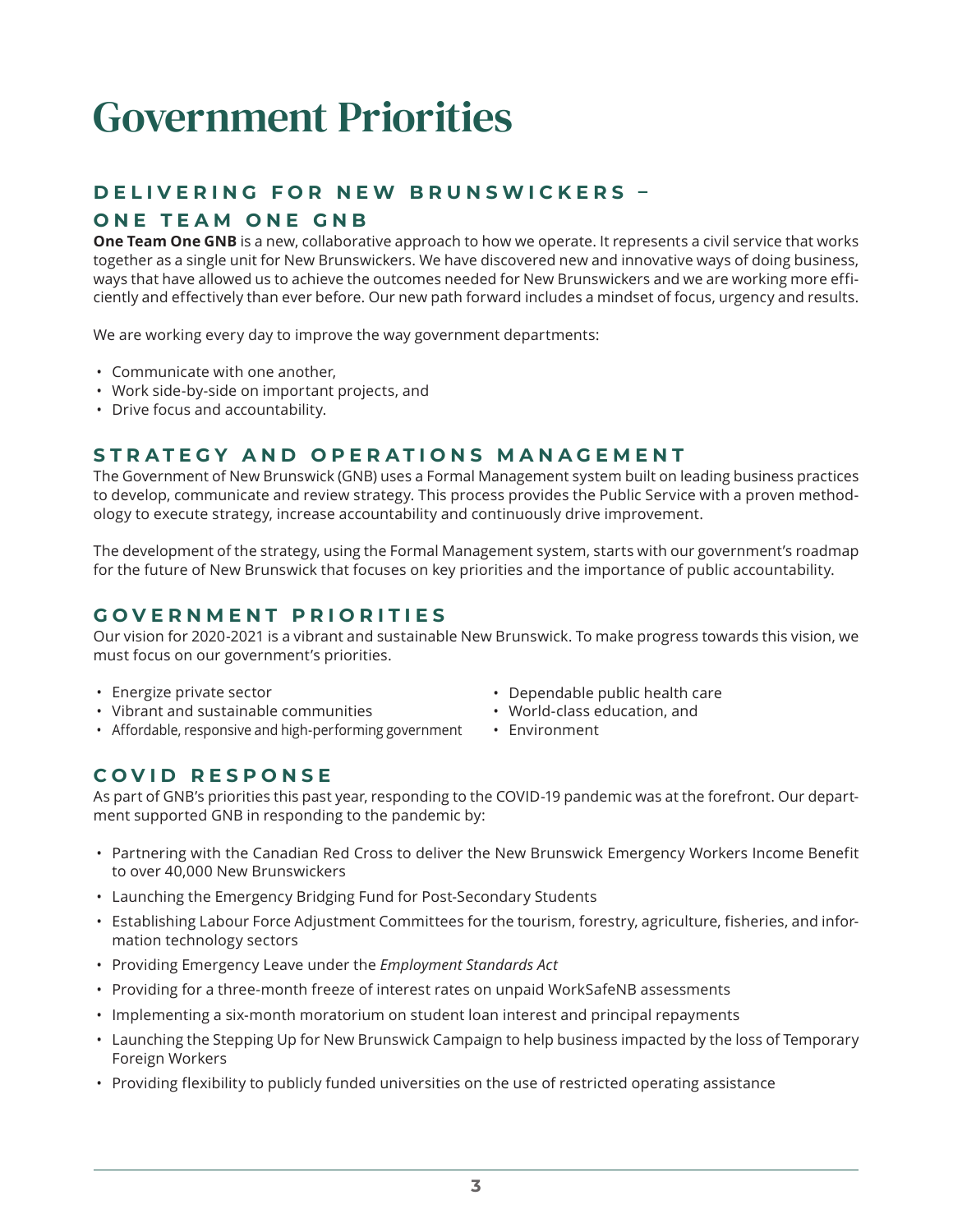## <span id="page-7-0"></span>**Highlights**

During the 2020-2021 fiscal year, the Department of Post-Secondary Education, Training and Labour (PETL) focused on several strategic priorities:

- Partnered with the Canadian Red Cross to deliver the New Brunswick Workers Emergency Income Benefit to over 40,000 New Brunswickers. The program bridged the time until assistance from the federal government was available by providing a one-time income benefit to eligible workers and self-employed individuals that lost their job or experienced a decrease in self-employment income as a result of the COVID-19 pandemic.
- Produced a *COVID-19 Supports Quick Reference Guide*, providing an overview of provincial and federal supports available to help individuals facing financial hardship as a result of the pandemic. The resource was accessed on NBjobs.ca over 28,000 times.
- Adopted a new regulation setting out the details of the COVID-19 Emergency Leave in response to the pandemic.
- Provided \$0.5M, under the COVID-19 Bridging Emergency Fund for Vulnerable Post-Secondary Students, to students attending a New Brunswick post-secondary education institution and identified by their institutions as directly impacted by COVID-19 and not eligible for other forms of support.
- Paused student loan repayment and interest accrual from March 2020 to September 2020 in response to the COVID-19 pandemic.
- NB Public Libraries were the first public library system in the country to re-open for in-person services after the COVID-19 pandemic lockdown in the spring of 2020.
- Involved in the critical staffing process of upward of 200 deployments of departmental Free Agents to respond to critical needs across Part 1.
- Invested \$231.7M in the operations of the four public universities and the Maritime College of Forest Technology.
- Implemented an interest rate reduction for New Brunswick Student Loans.
- Launched New Brunswick's first Virtual Reality labour market information research project in eight locations throughout the province, enabling students, across 650 sessions, to experience occupations in a virtual environment.
- Launched the WorkingNB website (with live chat), providing a one stop shop for clients looking to receive information and direction on services offered by WorkingNB.
- Established a 5-year Workforce Development Strategy with the agricultural sector. The focus of the strategy is on the recruitment and retention of new farmers and farm workers. The targeted outcome for the first year of the plan is to increase the number of farmers within Canada and from abroad, increase the number of temporary foreign workers, increase experiential learning opportunities within the farming sector and increase the number of farmers accessing services and supports from WorkingNB.
- Adapted library programs and services to ensure access to educational and recreational opportunities during various pandemic alert levels: online programs, curbside pick up service, take home activity kits, physically distanced library spaces for browsing collections and using the Internet.
- Launched the New Brunswick Business Immigration Stream.
- Identified over 66 Internationally Educated Nurses (IEN) through a project to attract, recruit and link IEN to Licensed Practical Nurse (LPN) / Registered Nurse (RN) bridging programs.
- Conducted 16 virtual missions covering some 22 countries and supported six national recruitment missions. These recruitment efforts were primarily employer-driven and included specific activities to attract Frenchspeaking immigrants to the province (e.g. Destination Canada, Destination Acadie).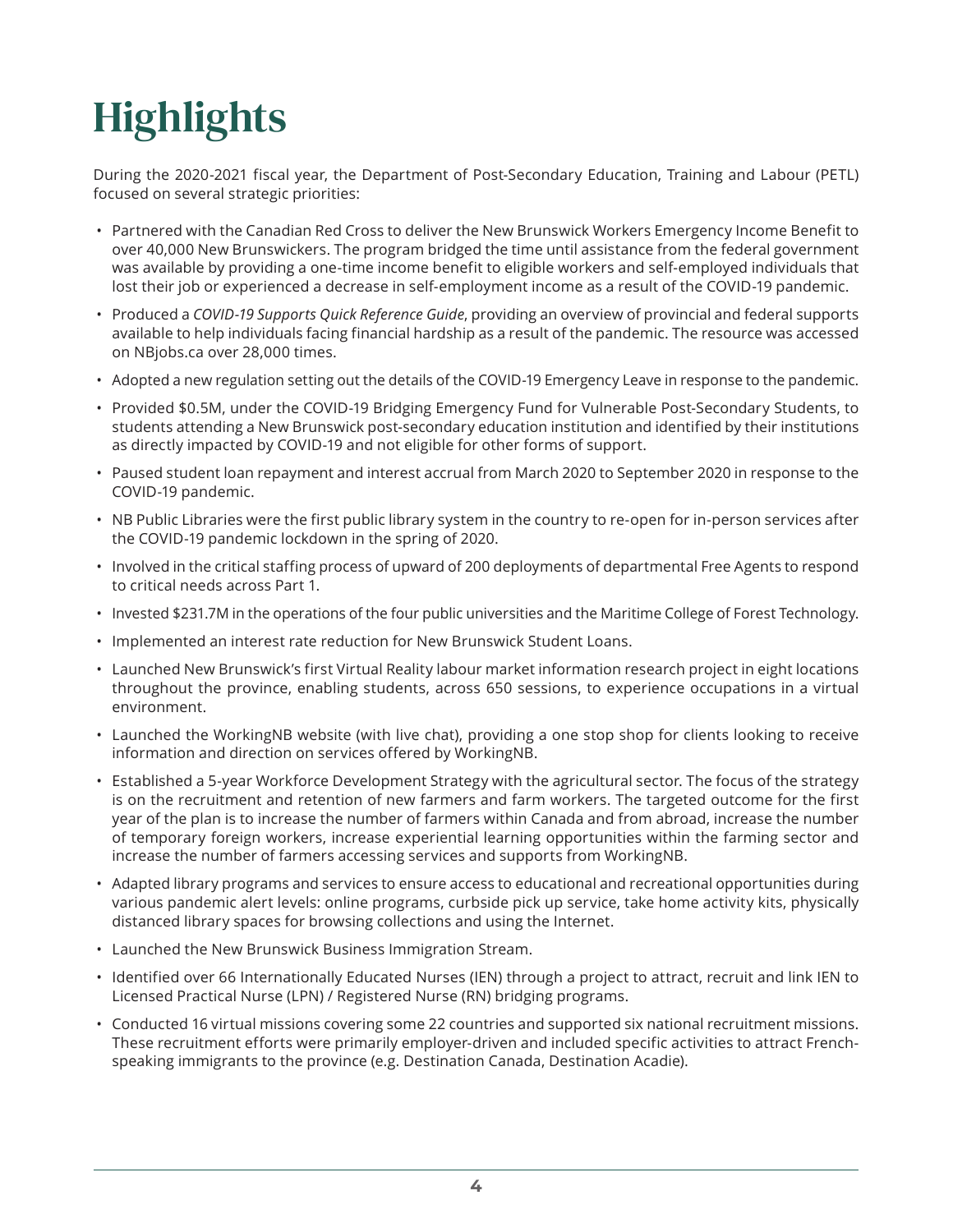## <span id="page-8-0"></span>Performance outcomes

## **LABOUR FORCE GROWTH**

#### **DESCRIPTION OF PRIORITY**

The labour force in New Brunswick endured a turbulent year throughout 2020. As such, PETL's focus was to restore the labour force to pre-COVID levels, reaching at least the 2019 annual average of 393,000 by December 2021.

#### **IMPORTANCE OF PRIORITY**

As a result of the COVID-19 pandemic and the various restrictions and measures that were put in place in response to it, the labour market was significantly impacted.

#### **OVERALL PERFORMANCE**

While New Brunswick was significantly impacted at the onset of the pandemic, due to its relatively low case count, it was among the first provinces to begin to recover. It is important to note that while labour force and employment levels towards the end of 2020 and through the beginning of 2021 pointed towards the economy being close to a full recovery, many workers were still working reduced hours and/ or were employed in jobs that were only able to exist due to government support programs such as the Canada Emergency Wage Subsidy. A full return to pre-pandemic levels of output will likely stretch into 2022 or beyond.



#### **WHAT INITIATIVES OR PROJECTS WERE UNDERTAKEN IN THE REPORTING YEAR TO ACHIEVE THE OUTCOME?**

The department's primary focus was on increasing labour force participation rates. This included efforts to reintroduce retirees to the workforce as well as increase apprenticeship skilled trade exploration programs for under-represented groups. In addition, investigatory surveys were also conducted with seasonal workers to identify potential pilots for increasing year-round labour force participation. The department will continue to monitor progress and maintain its efforts in growing the labour force into the future.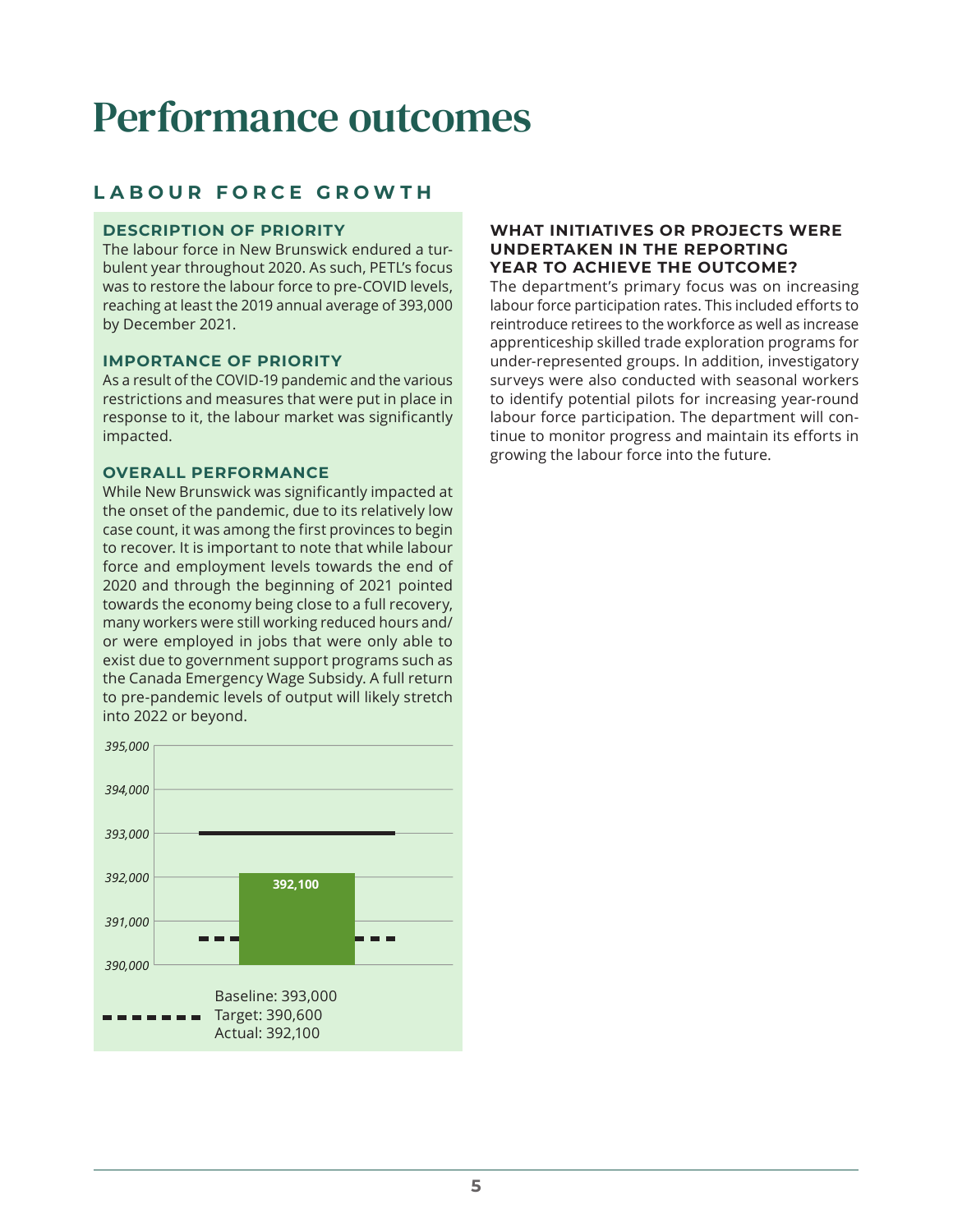## **REGISTERED NURSE RECRUITMENT**

#### **DESCRIPTION OF PRIORITY**

Between 2020 and 2029 there are expected to be an average of roughly 442 job openings per year for registered nurses or nursing supervisors / coordinators. As such, PETL's focus was to support the Regional Health Authorities in recruiting Registered Nurses (RN) to meet the labour market demand in fiscal 2020-2021 and beyond.

#### **IMPORTANCE OF PRIORITY**

As New Brunswick's population continues to age, the demand for health care related services continues to increase. While this trend is being seen across the country, the situation is arguably most pronounced in the Atlantic Provinces, where years of significant out-migration have resulted in these provinces being among the oldest in the country.

The struggle to meet this demand is especially significant when it comes to Registered Nurses (RNs). The number of RNs leaving the profession in the province has generally outpaced the number entering it since 2012. Similar trends are being seen across the country. As a result, the potential for New Brunswick to attract nurses from other provinces is limited.

#### **OVERALL PERFORMANCE**

Although the pandemic had an impact on both national and international recruitment, the province focused on virtual recruitment and expanding RN supply within the recruitment pipelines. As a result of those efforts, a three-year projection indicates that additional efforts will be required to meet the need.



#### **WHAT INITIATIVES OR PROJECTS WERE UNDERTAKEN IN THE REPORTING YEAR TO ACHIEVE THE OUTCOME?**

The department's primary focus was on developing a dashboard, establishing recruitment targets and implementing in-province, national and international action plans. The department also focused efforts on increasing the supply of nursing graduates through various Bachelor of Nursing and Licensed Practical Nurse to RN Bridging programs.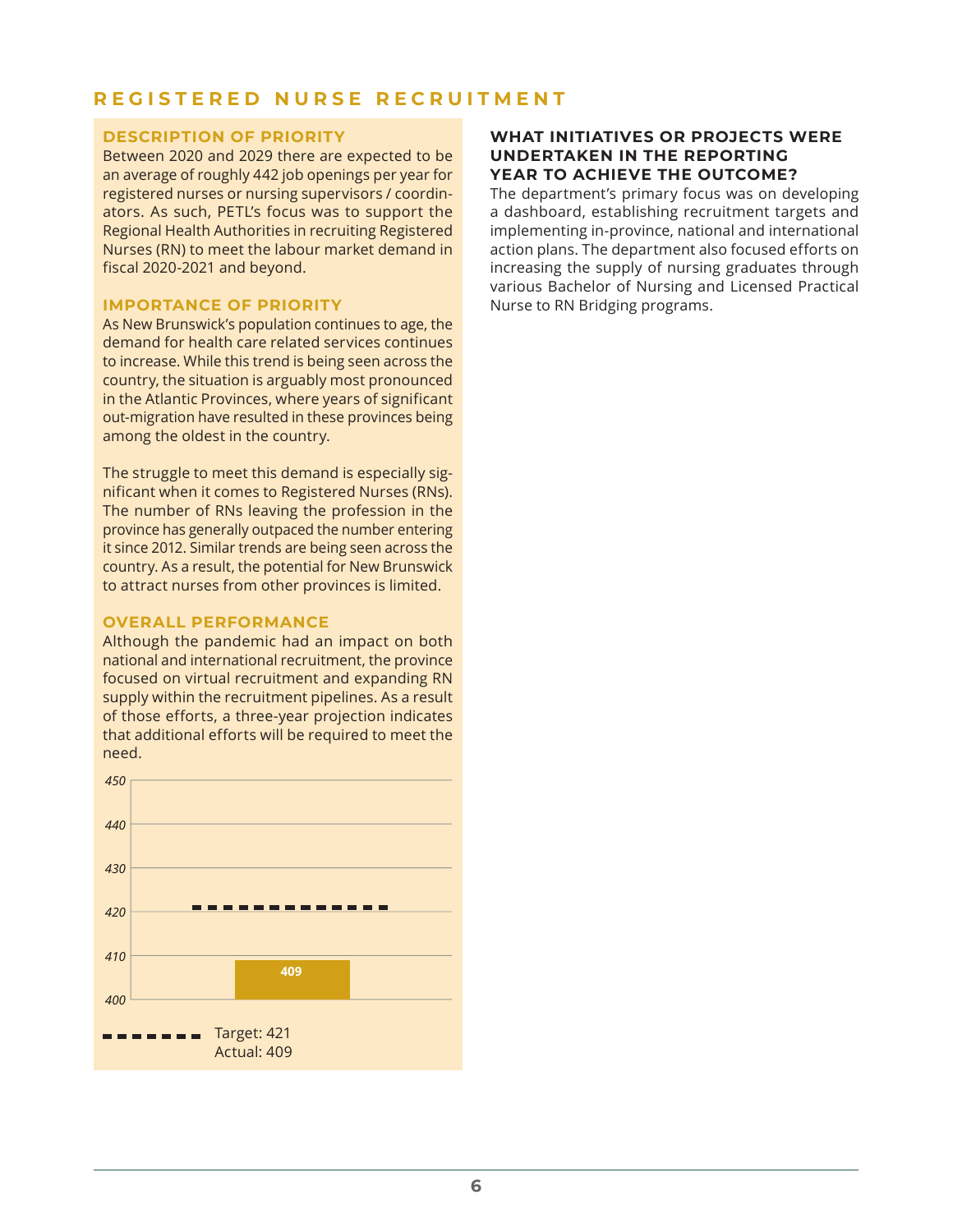## **BINDING INTEREST ARBITRATION**

#### **DESCRIPTION OF PRIORITY**

In 2019, New Brunswick municipalities brought forward their concern that wages/awards for police officers and fire fighters determined through binding arbitration are higher than wages achieved through free collective bargaining and the ability to pay those wages may be impeded by the overall financial health of the municipality. Binding interest arbitration reform would provide a better balance between respecting the rights of the workers to a fair and comparable wage, while taking into consideration the employer's ability to pay.

### **IMPORTANCE OF PRIORITY**

Successful binding interest arbitration reform would better enable the sustainability of the municipal sector. Government's ability to operate within its fiscal reality will also be strengthened if municipalities, as entities receiving a large share of their funding from Government, continue to be financially sustainable.

#### **OVERALL PERFORMANCE**

Binding interest arbitration legislative amendments received Royal Assent in December 2020. The amendments now apply to all binding interest arbitration.

#### **WHAT INITIATIVES OR PROJECTS WERE UNDERTAKEN IN THE REPORTING YEAR TO ACHIEVE THE OUTCOME?**

The department met with both municipalities and unions in developing the legislative amendments.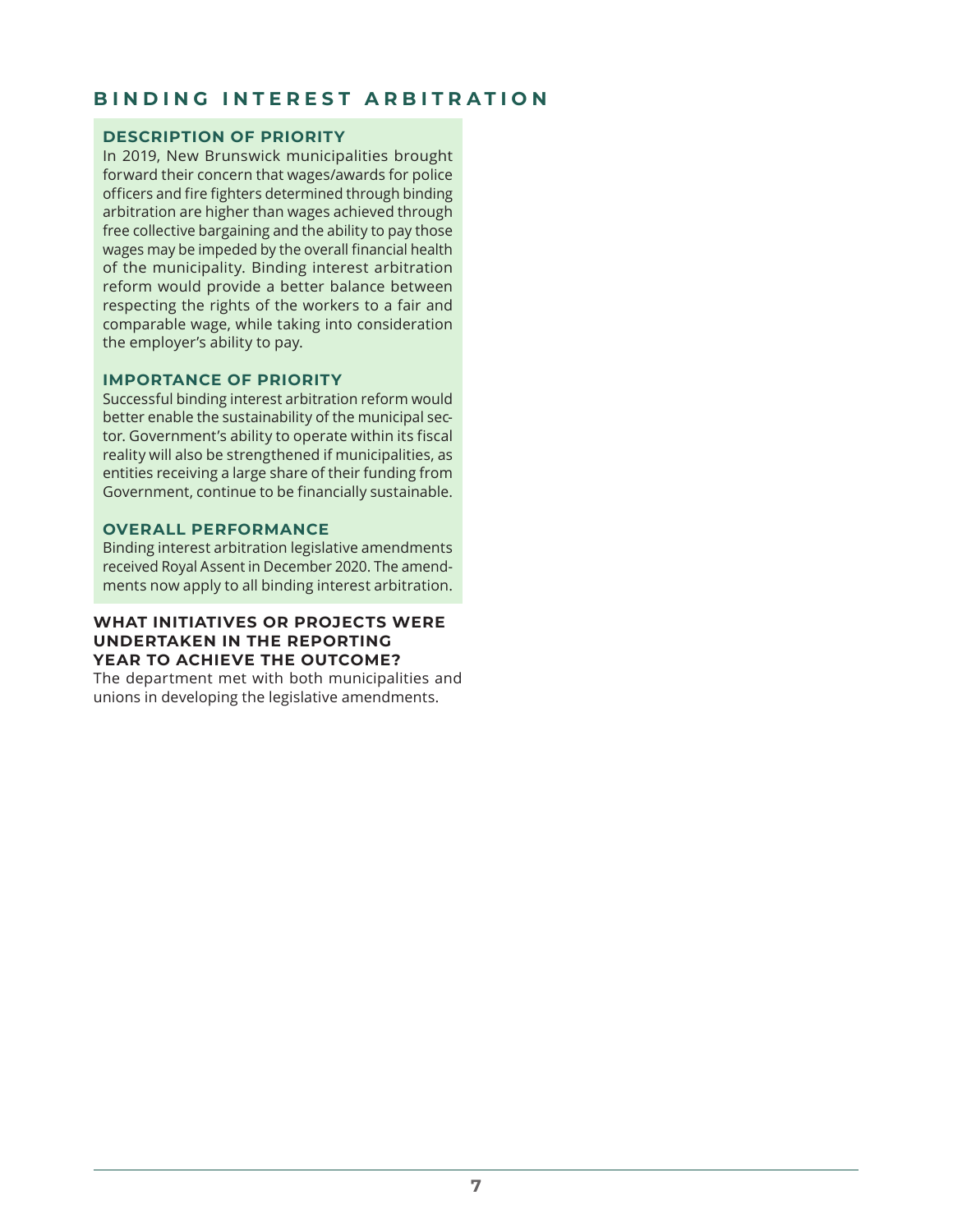## **WORKSAFENB LEGISLATIVE REVIEW**

#### **DESCRIPTION OF PRIORITY**

The Task Force Review on WorkSafeNB concluded in 2018, and resulted in 28 recommendations to both Government and WorkSafeNB. Recommendations were centered around the premise of developing short-term solutions and providing for long-term sustainability of the workers' compensation system. The implementation of the recommendations ensures the system is transparent, accountable, predictable, and sustainable in the long-term. Implementation began in 2018 and continued into 2020.

#### **IMPORTANCE OF PRIORITY**

Assessment rates in New Brunswick increased dramatically in recent years and in 2019, at an average rate of \$2.65 per \$100 of payroll, were tied with Nova Scotia as being the highest average assessment rates in Canada.

#### **OVERALL PERFORMANCE**

Average assessments decreased from \$2.40 per \$100 of payroll in 2020 to \$2.17 per \$100 of payroll in 2021. WorkSafeNB's governing legislation underwent a comprehensive review in 2020 and additional reviews will happen every five years.

#### **WHAT INITIATIVES OR PROJECTS WERE UNDERTAKEN IN THE REPORTING YEAR TO ACHIEVE THE OUTCOME?**

The department worked with WorkSafeNB in conducting the review. The department conducted a comprehensive jurisdictional analysis and policy review of the recommendations, and tabled legislation in 2020 to implement the improvements to the legislation.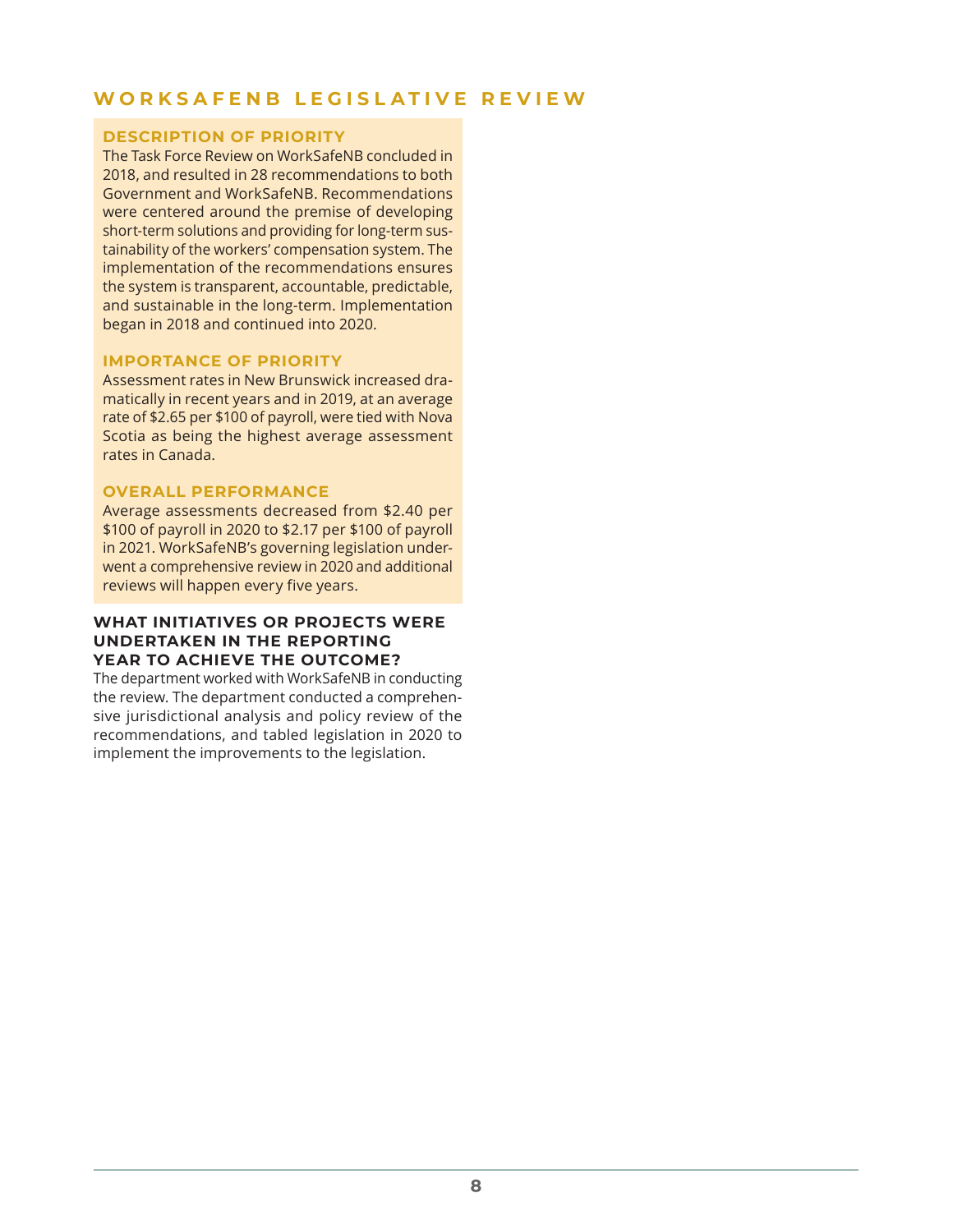## <span id="page-12-0"></span>Overview of departmental operations

## **MISSION**

The mission of the Department of Post-Secondary Education, Training and Labour is to empower people with the skills and knowledge to succeed in New Brunswick as a place to live, learn and work in a fair, safe and inclusive environment. The department also aims to cultivate a well-educated, highly skilled and productive workforce and population through innovative programs and services that contribute to a prosperous province.

## **VISION**

The vision of the department is a prosperous New Brunswick where post-secondary educational institutions, businesses, communities, and government collaborate to encourage innovation, diversity and employment opportunity.

## **HIGH-LEVEL ORGANIZATIONAL CHART**



\*Note: Responsibility for the Population Growth Division formally transferred to Opportunities New Brunswick on April 1st, 2021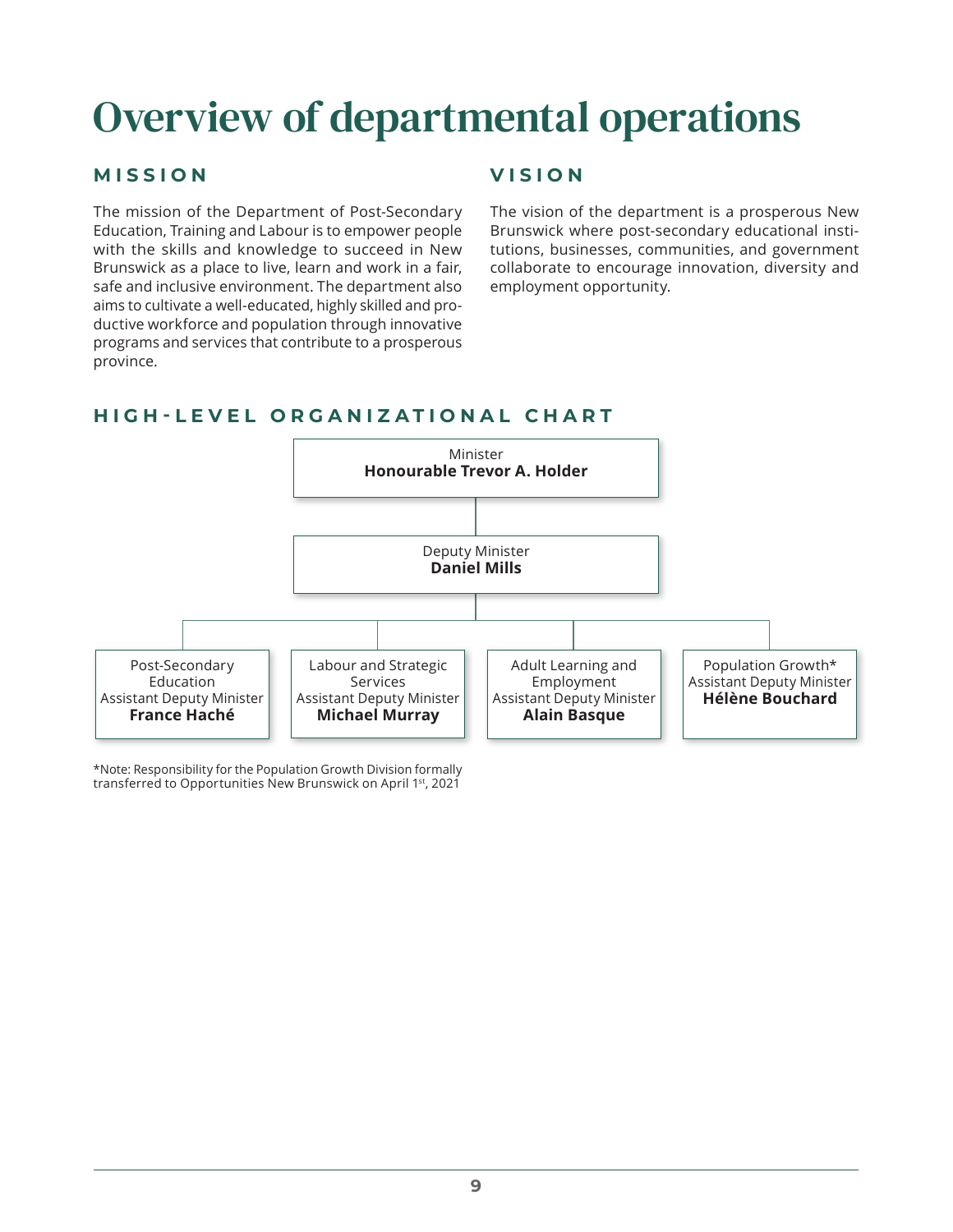## <span id="page-13-0"></span>Divisions overview and highlights

## **POST-SECONDARY EDUCATION DIVISION**

The **Post-Secondary Education Division** has the responsibility for overseeing the post-secondary education system, including public and private universities and colleges, the delivery of student financial assistance programs and the operation of the New Brunswick College of Craft and Design. The division provides funding to public institutions and works closely with them to further priority research and student-centred initiatives relating to broadening access to post-secondary education; developing experiential learning opportunities; ensuring successful pathways to graduation; and facilitating credit transfers among public institutions.

The division consists of the Post-Secondary Relations Branch, the Research and Strategic Initiatives Branch, the Student Financial Services Branch and the New Brunswick College of Craft and Design.

The **Post-Secondary Relations Branch** promotes post-secondary education in the province through collaboration with institutions of higher learning, both publicly funded as well as privately owned. It supports and advises the Minister to fulfill GNB's responsibilities under the *New Brunswick Community Colleges Act*. It is also responsible for the administration of the *Degree Granting Act (DGA*) and the *Private Occupational Training Act (POTA*). *POTA* regulates all private career colleges in the province and ensures that students are financially protected in the event of a college closure.

## **Highlights**

- Invested \$98.1M in the operations of the two community college corporations.
- Managed medical health funding agreements securing access for New Brunswick students deemed eligible to specialized medical post-secondary education programs such as Dentistry, Veterinary, Pharmacy, Physiotherapy, Optometry, Audiology, and Speech Therapy.
- Negotiated inter-provincial funding agreements between: Centre de formation médicale du Nouveau-Brunswick, Dalhousie Medicine New Brunswick, Memorial University, as well as the Atlantic Veterinary College.

The **Research and Strategic Initiatives Branch** promotes access to post-secondary education and training; fosters a culture of research and innovation in the province through public post-secondary institutions; and encourages transitions into the post-secondary sector and the workforce. It promotes inter-jurisdictional communication on post-secondary education issues and collaborates with other governments to align strategic priorities with the K-12 education sector. It provides advice related to the post-secondary education sector.

## **Highlights**

- $\bullet$  Invested \$231.7M in the operations of the four public universities and the Maritime College of Forest Technology.
- Delivered \$7.4M to support research and innovation-related projects and programs, primarily through the New Brunswick Innovation Foundation, including the funding of 37 research projects, 12 Research Professional positions, 151 NB Graduate Scholarships and 37 research assistantships. This leveraged approximately \$14.7M from the Federal government and the private sector.
- Provided \$2.6M to publicly funded post-secondary education institutions to support the development and implementation of pilot programs and other initiatives to increase access to post-secondary education for students, particularly from under-represented groups such as Indigenous people and persons with disabilities.
- Provided \$0.5M, under the COVID-19 Bridging Emergency Fund for Vulnerable Post-Secondary Students, to students attending a New Brunswick post-secondary education institution and identified by their institutions as directly impacted by COVID-19 and not eligible for other forms of support.

The **New Brunswick College of Craft and Design** has a provincial mandate to be a centre of excellence, building a community of professional practice through applied and entrepreneurial learning in craft and design. It offers two certificate programs (Foundation Visual Arts and Advanced Studio Practice) and eight diploma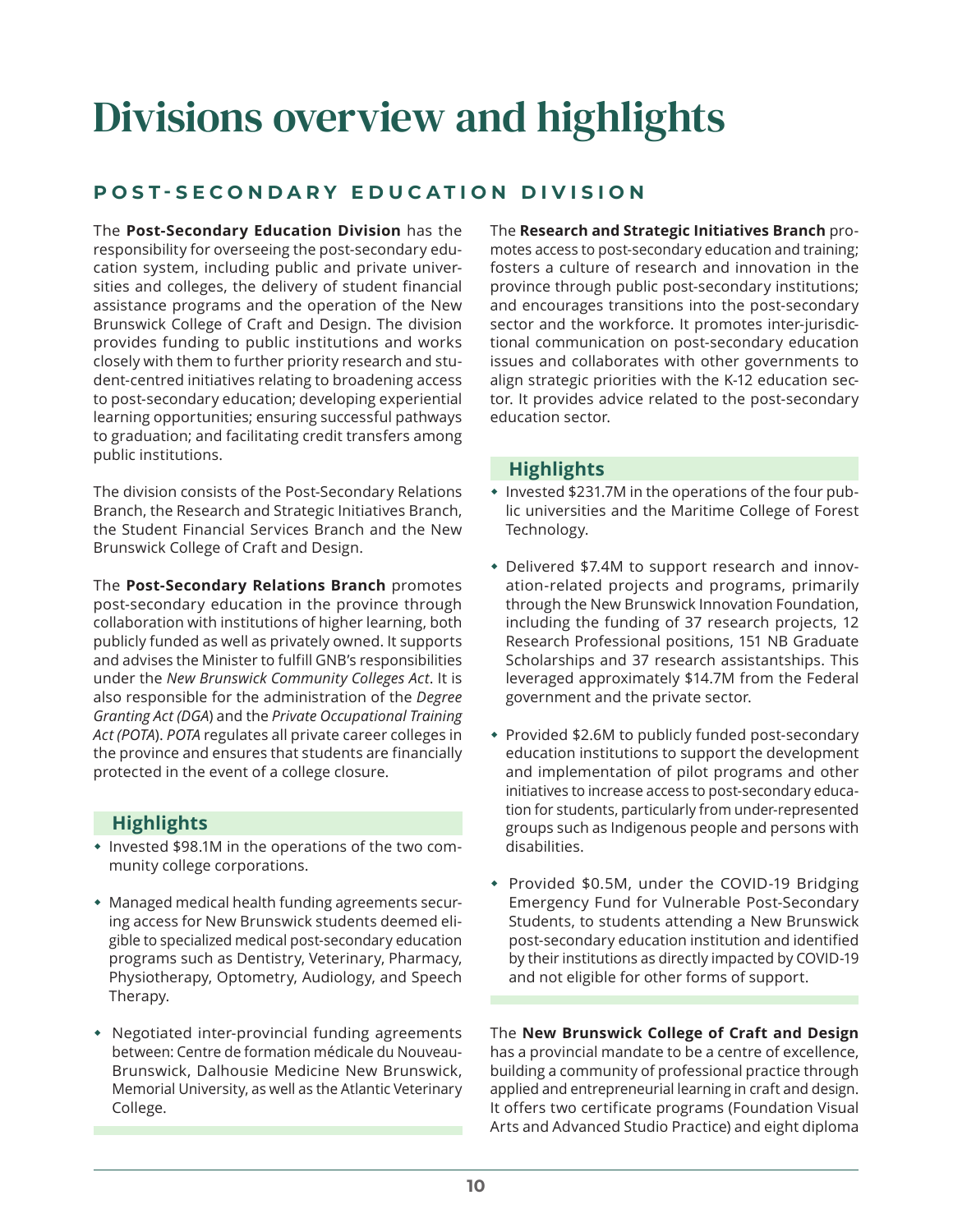programs (Indigenous Visual Arts, Fashion Design, Textile Design, Ceramics, Jewellery/Metal Arts, Graphic Design, Digital Media and Photography).

### **Highlights**

- The college received an operating grant of \$3.4M, yielding a seat capacity of 282 funded seats.
- There were 129 college graduates in 2020-2021, compared to 174 in 2019-2020.
- With its COVID-19 operational plan, classroom adaptations, and enhanced flexibility, the college was able to maintain in-person classes throughout the 2020-2021 academic year.

The **Student Financial Services Branch** administers and delivers federal and provincial government student financial assistance programs. It encourages access to post-secondary education by providing needs-based student financial assistance to thousands of qualifying New Brunswick residents. The branch is responsible for implementing program and policy changes and continuously enhancing its service offerings to ensure that student financial assistance is meeting the needs of the people of New Brunswick. It provides information to stakeholders and partners, including educational institutions, to facilitate the delivery of student financial assistance for students across the province.

## **Highlights**

- Administered \$232.3M in student financial assistance to 14,536 students.
- Completed the 3rd annual Client Satisfaction survey of 13,412 clients.
- Introduced a 15-minute video presentation on the Student Financial Services website with general information on Student Financial Assistance and the process to apply for, and receive, assistance.
- Implemented an interest rate reduction for New Brunswick Student Loans.
- Paused student loan repayment and interest accrual from March 2020 to September 2020 in response to the COVID-19 pandemic.

Student Financial Services Data

|                                                                                 | 2020-<br>2021** | 2019-<br>2020* |
|---------------------------------------------------------------------------------|-----------------|----------------|
| Number of unique clients                                                        | 14,536          | 15,267         |
| Average per client amount of<br>repayable funding (loans)                       | \$10,465        | \$8,902        |
| Average per client amount of<br>non-repayable funding (grants<br>and bursaries) | \$5,518         | \$5,210        |

\*This data is reported based on academic year (August 1st to July  $31<sup>st</sup>$ ).

\*\*2020-2021 data is as of August 3, 2021.

## **LABOUR AND STRATEGIC SERVICES DIVISION**

The **Labour and Strategic Services Division** is mandated to provide services to the public through the administration of various acts and regulations for which the department is responsible. The division supports the department through policy, ensuring consistency with government priorities and activities; research and analysis, including labour market information and program evaluations; labour market forecasts; environmental scans; and legislative and regulatory services. The division also provides corporate services for the delivery of programs by the operational branches of the department.

The division consists of Workplace Services (Industrial Relations and Employment Standards), Advocates' Services (Workers' Advocates and Employers' Advocates), Policy, Research and Labour Market Analysis Branch, Finance and Administration Branch,

Information Management and Technology Services Branch, Performance Excellence Branch and the Human Resources Services Branch.

The **Workers' Compensation Appeals Tribunal (WCAT**) is independent from the department, but for administration purposes it reports to the Minister through the Assistant Deputy Minister of the Labour and Strategic Services Division. The division plays a key role in supporting WCAT, as appropriate, while at the same time recognizing its independence. This may include partnership and dialogue with WorkSafeNB and industry stakeholders as they pertain to the development of legislative, regulatory and policy initiatives related to occupational health and safety and workers' compensation. The tribunal releases an annual report separate from the department.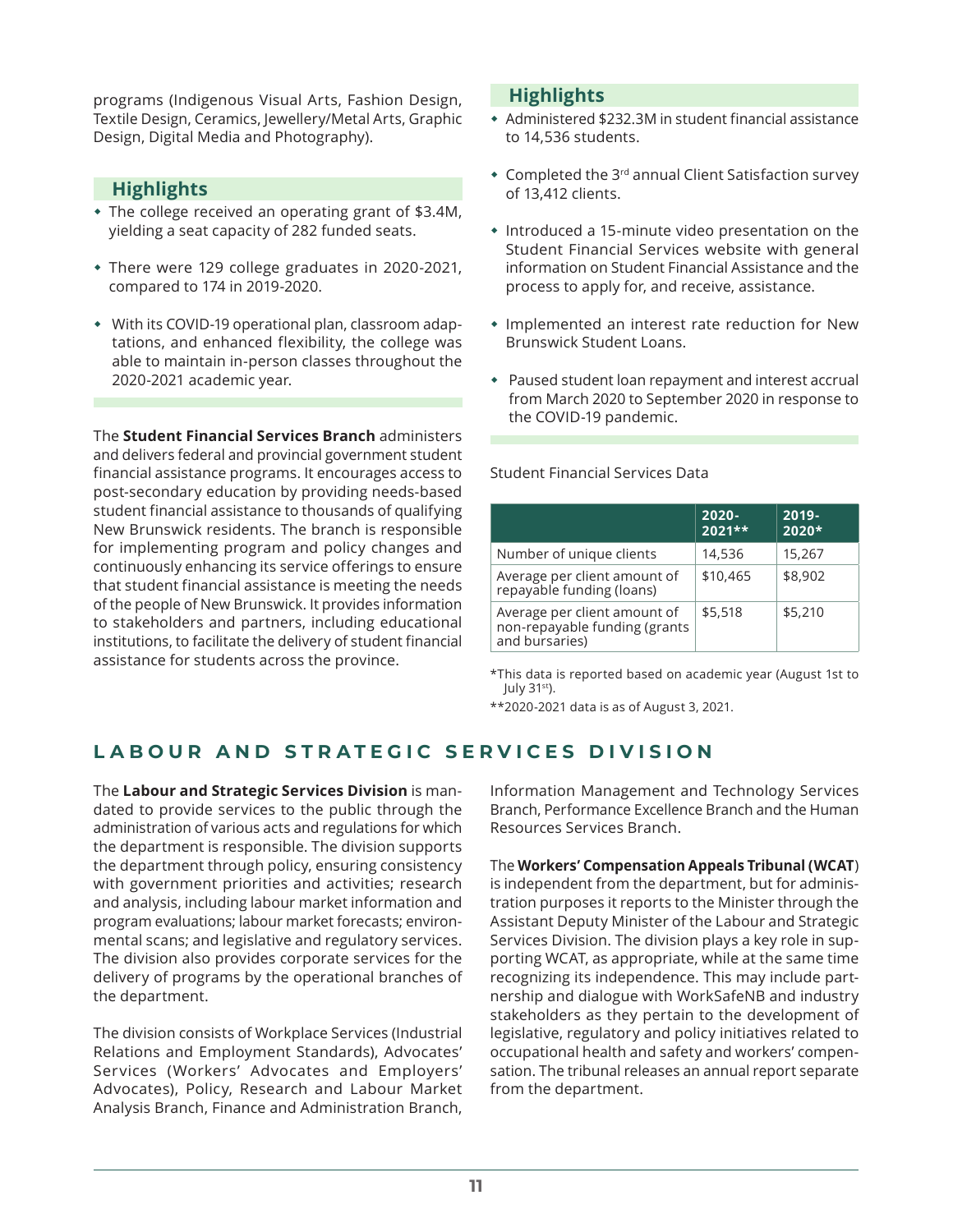**Workplace Services (Industrial Relations**) facilitates relations between labour and management in the private and quasi-public sectors by providing neutral, third-party assistance and preventive mediation services. It provides third-party assistance to help parties overcome impasses during negotiations through the appointment of a conciliation officer, mediation officer, conciliation board, arbitration board or a combination thereof. It also provides preventive mediation services to promote healthy labour relations between parties while a collective agreement is in force. The branch administers the *Industrial Relations Act* and its regulations by promoting labour management relations in the unionized private and quasi-public sectors of the province.

## **Highlights**

- 22 labour disputes were assigned with the involvement of the branch. The disputes occurred during the negotiation of collective agreements.
- 15 labour disputes were settled before strike or lockout action, one of which resulted in a work stoppage.
- 17 expedited arbitrators were appointed, and six grievances were mediated.
- The branch provided conciliation services in six disputes in the public sector.

Industrial Relations Activity

|                                                                   | 2020-2021 | $ 2019-2020$ |
|-------------------------------------------------------------------|-----------|--------------|
| Labour disputes assigned<br>with involvement of the<br>branch     | 22        | 28           |
| Industrial Labour disputes<br>settled before strike or<br>lockout | 15        | 22           |

**Workplace Services (Employment Standards**) promotes, oversees and enforces the *Employment Standards Act* and its regulations. The *Act*, which applies to all provincially regulated employee-employer relationships, specifies the minimum standards of employment, such as minimum wage, overtime rates, hours of work, vacation pay as well as paid public holidays. The branch is responsible for representing the director at hearings before the New Brunswick Labour and Employment Board. A significant piece of the mandate is to raise awareness and educate employers, employees and students about their rights and responsibilities vis-à-vis the legislation. Staff conducts numerous educational sessions throughout the province to encourage better awareness of the *Act*.

## **Highlights**

- Held 162 information sessions on the basics of the *Employment Standards Act*. The groups to whom these sessions were offered include students in public schools and post-secondary institutions, as well as stakeholders (employees/employers), professional associations and newcomers.
- Responded to 10,173 inquiries about employment-related concerns.
- Investigated 889 formal complaints and completed 23 audits.
- There were 61,840 individuals who visited the branch's website.
- Adopted a new regulation setting out the details of the COVID-19 Emergency Leave in response to the pandemic.

| <b>Fiscal</b><br>vear | Number of<br>information<br>sessions | <b>Number</b><br>0f<br>inquiries | Formal<br>complaints<br>investigated |
|-----------------------|--------------------------------------|----------------------------------|--------------------------------------|
| 2020-2021             | 162                                  | 10.173                           | 889                                  |
| 2019-2020             | 143                                  | 12,725                           | 1,149                                |

Employment Standards Activity

**Advocates Services (Workers' Advocates**) is mandated under the *Workers' Compensation Act* to help injured workers and their dependants on matters related to claims for workers' compensation. Advocates help by providing information, advice and, when appropriate, representation at appeal hearings. The branch ensures appropriate workers' compensation and occupational health and safety legislation enforcement.

## **Highlights**

- There were 338 new cases, 449 cases closed and 1,022 active cases at the end of the period.
- Represented workers at 217 hearings before the Workers' Compensation Appeals Tribunal.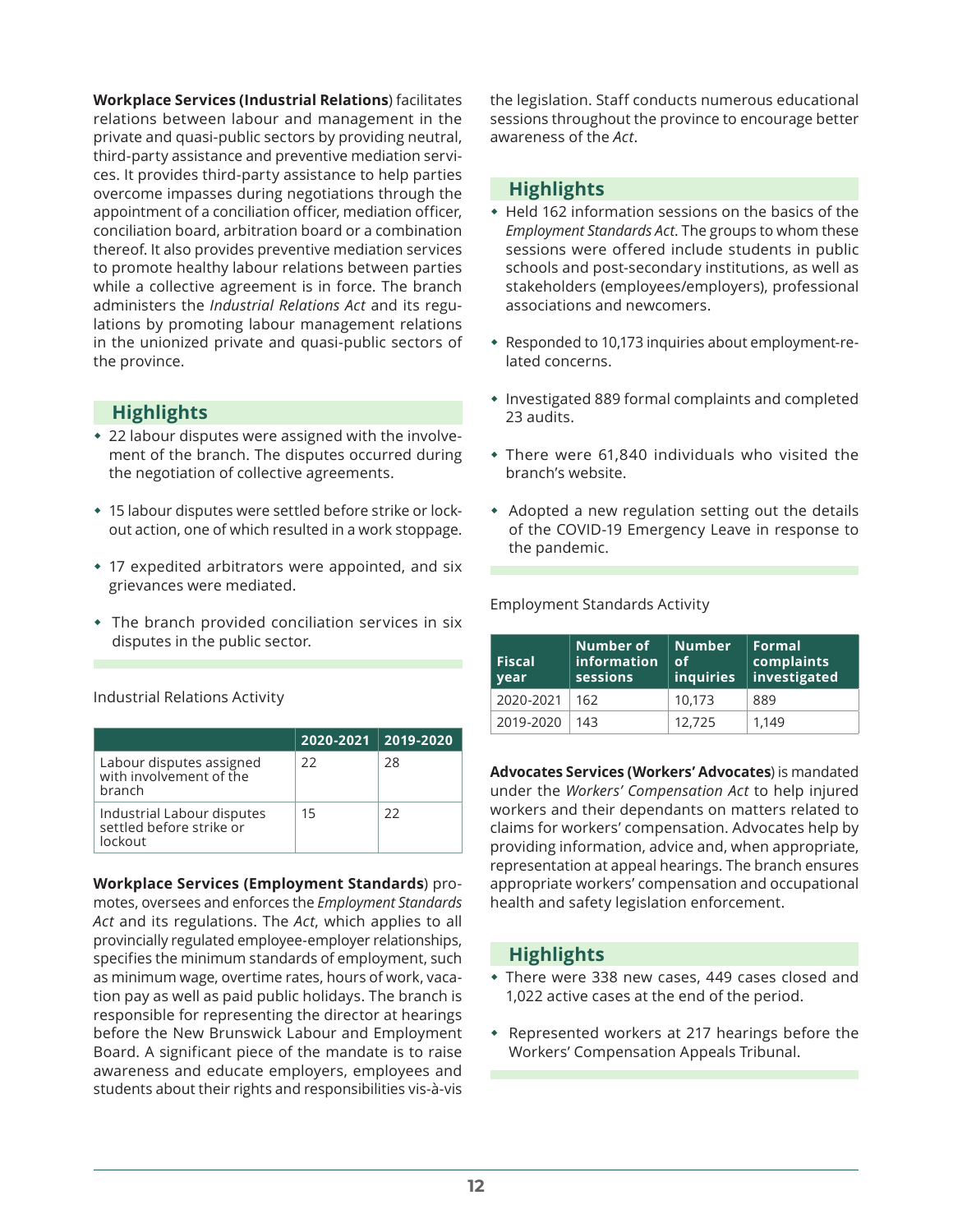Workers' Advocates Data

|                     | $\overline{\phantom{1}12020}$ -2021 $\overline{\phantom{1}}$ 2019-2020 $\overline{\phantom{1}}$ |     |
|---------------------|-------------------------------------------------------------------------------------------------|-----|
| Number of new cases | 338                                                                                             | 983 |
| Number of hearings  | 217                                                                                             | 192 |

**Advocates Services (Employers' Advocates**) helps employers with workers' compensation matters through communication and consultation. It also provides engaged learning opportunities. The branch provides employers with specialized advice and representation on workers' compensation issues before WorkSafeNB. It provides specialized advice to employers on all aspects of workers' compensation and its governing legislation.

## **Highlights**

- There were 180 new cases, 223 cases closed and 155 active cases at the end of the period.
- Represented employers at 28 hearings before the Workers' Compensation Appeals Tribunal.

Employers' Advocates Data

|                     | 2020-2021 2019-2020 |      |
|---------------------|---------------------|------|
| Number of new cases | 180                 | -311 |
| Number of hearings  | 28                  | 58   |

The **Policy, Research and Labour Market Analysis Branch** is responsible for policy development, research, evaluation and labour market analysis, including the development and dissemination of labour market information to advance the department's mission, while ensuring consistency with government priorities.

## **Highlights**

- Delivered an updated labour market information presentation to high school students enrolled in the grade 9 and 10 personal development and career planning classes. The presentation, delivered both virtually and in-person, reached more than 6,800 students in the Anglophone and Francophone school districts. This represents an increase of 46 per cent over the previous year.
- Launched New Brunswick's first Virtual Reality labour market information research project in eight locations throughout the province, enabling students, across 650 sessions, to experience occupations in a virtual environment.
- Produced a *COVID-19 Supports Quick Reference Guide*, providing an overview of provincial and federal supports available to help individuals facing financial hardship as a result of the pandemic. The resource was accessed on NBjobs.ca over 28,000 times.
- Prepared several labour market information reports, including *New Brunswick Population Report*; *Post-Secondary Enrolments and Credentials Granted in New Brunswick*; *Labour Market Profile of Older Workers*; and *New Brunswick Labour Force Trends*.

The **Finance and Administration Branch** manages the financial resources of the department, boards and commissions under the Minister and provides audit assurance. It helps all branches achieve their program and service delivery objectives by providing support in such areas as financial management and reporting, facilities management, procurement, departmental information coordination, financial systems and internal audit.

## **Highlights**

- Provided financial analysis and support to key government priorities.
- Organized and provided support for three meetings of the departmental Audit Committee.
- Assisted with various aspects of the New Brunswick Workers Emergency Income Benefit, including procurement, financial analysis and reporting, and the issuance of T4A slips.
- Received and coordinated more than 5,600 Internet inquiries and coordinated responses to almost 900 pieces of correspondence received by the Minister and the Deputy Minister.
- Represented the department on the New Brunswick Emergency Measures Organization's Provincial Emergency Action Committee.
- Helped branches reactivate their in-person services to the public by procuring hand sanitizer, gloves, disinfectant spray, and plexiglass panels.

The **Information Management and Technology Services Branch** provides leadership and guidance in the planning, design, development, quality assurance, risk management, implementation and support of information technology solutions and record management solutions with the department's vision and strategic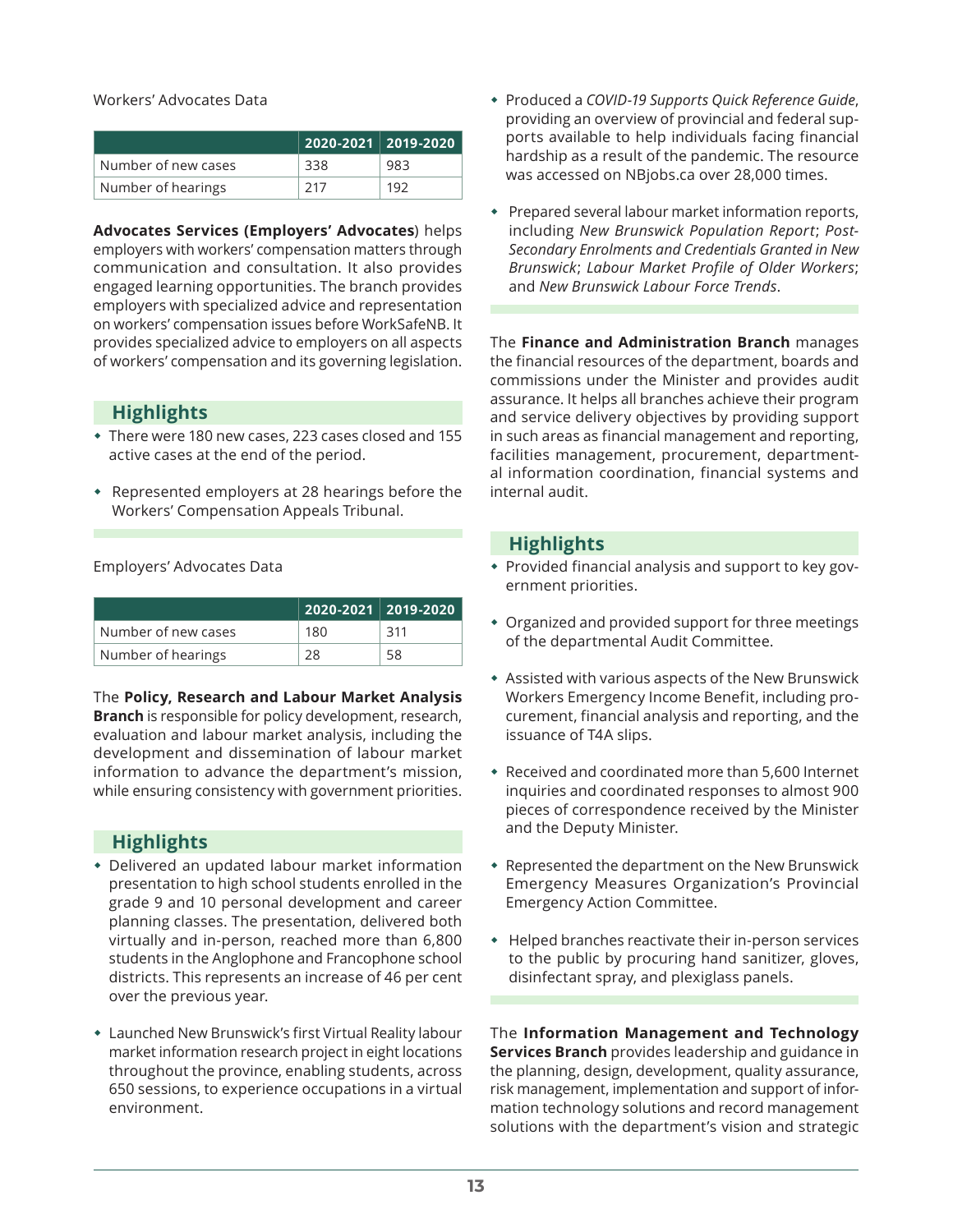plan. Some of the services are offered internally to the department while others are delivered by Service New Brunswick's business application unit.

## **Highlights**

- Actively participated in the development project of a new Atlantic Apprenticeship Management System.
- Assisted with the upgrading of NBCCD's technical environment.
- Upgraded the document imaging process for the Apprenticeship and Occupational Certification Branch.
- Worked with tools provided by Provincial Archives to look for improvements in Record Management related areas such as training.

The **Performance Excellence Branch** provides cross-departmental leadership in strategic planning and in the comprehensive implementation of the Formal Management system. Formal Management is intended to change the culture of government and how government works while providing the best possible value for taxpayers. It provides a structured approach to Strategy Management, Initiative Management, Daily Management, Process Management and Performance Management. The branch leads the development of and facilitates the implementation of the strategic plan as well as implements and oversees a departmental-wide planning and accountability model.

## **Highlights**

- Provided support to several GNB and departmental priority initiatives.
- Refined departmental planning and accountability reporting.
- Supported government business continuity during the pandemic.

The **Human Resources Services Branch** provides support and services to management and staff to increase organizational effectiveness and maximize performance while supporting the strategies and goals of the department. It is responsible for workforce planning, recruitment, classification, employee and labour relations, performance management, official languages, employee recognition as well as human resources strategy and programs.

## **Highlights**

- Remained an essential departmental service through GNB's response to COVID-19.
- Involved in the critical staffing process of upward of 200 deployments of departmental Free Agents to respond to critical needs across Part 1.
- Supported the development and implementation of COVID-19 health and safety operational plans across all PETL locations.
- Supported the department's One Team, One GNB effort on behalf of the Deputy Minister.
- Oversaw the renewal and migration of the PETL Intranet to SharePoint, including a dedicated portal focused on employee engagement.

## **ADULT LEARNING AND EMPLOYMENT DIVISION**

The **Adult Learning and Employment Division** is mandated to support the development of human resources in New Brunswick by supporting the delivery of adult literacy and learning programs and services; recognizing achievement of competencies; developing and providing public library services to help New Brunswickers' informational, educational, recreational and cultural needs; and delivering services that assist unemployed, underemployed and newcomers acquire the skills and employment experiences necessary to secure full-time employment and that assist New Brunswick employers find the right individuals for their jobs.

The division consists of the WorkingNB Branch, the Apprenticeship and Occupational Certification Branch and the New Brunswick Public Library Service.

The **WorkingNB Branch** strategically responds to the evolving needs of the labour market by providing information, services and supports that are responsive to the needs of individuals (job seekers and adult learners), employers and labour market partners. The branch ensures that collaborative, customized, flexible, and strategic interventions are designed to produce positive and measurable outcomes for clients. In addition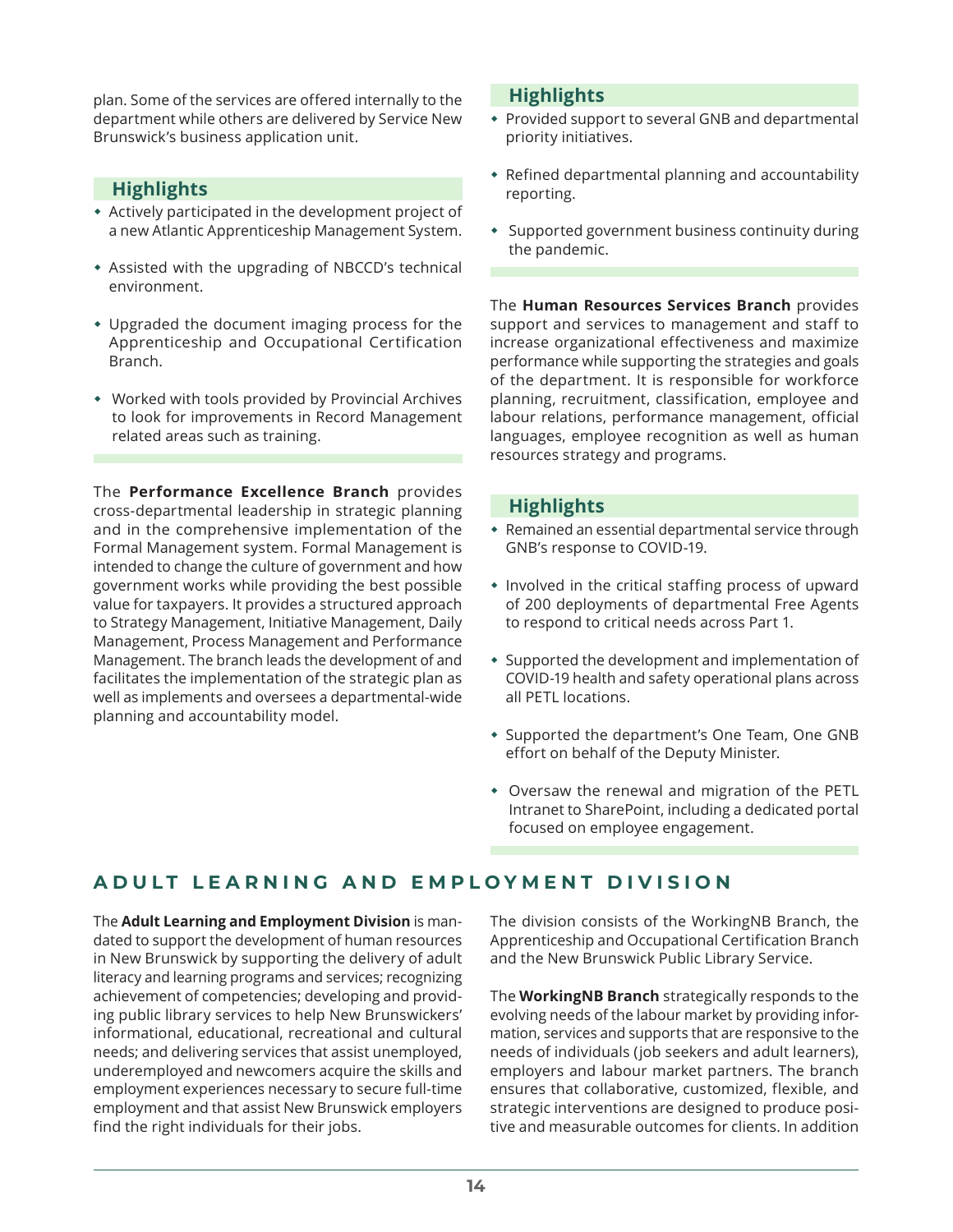to employment and training needs, the branch is also responsible for increasing adult literacy and workplace essential skills.

## **Highlights**

- Partnered with the Canadian Red Cross to deliver the New Brunswick Workers Emergency Income Benefit to over 40,000 New Brunswickers. The program bridged the time until assistance from the federal government was available by providing a one-time income benefit to eligible workers and self-employed individuals that lost their job or experienced a decrease in self-employment income as a result of the COVID-19 pandemic.
- Focused on its strategic partnerships, WorkingNB met quarterly with the New Brunswick Multicultural Council (NBMC) and with immigrant serving agencies to plan and coordinate service delivery efforts in serving and retaining newcomers in the labour market.
- Launched the WorkingNB website (with live chat), providing a one stop shop for clients looking to receive information and direction on services offered by WorkingNB.
- Fully implemented the Virtual Job Fair platform with the additional functionality to allow multiple events to occur at the same time. During COVID-19, in-person national job fairs were transformed into virtual events.
- Established COVID-19 Labour Force Adjustment committees for Agriculture, Fisheries, Tourism, Information Technology and Forestry.
- Established a 5-year Workforce Development Strategy with the agricultural sector. The focus of the strategy is on the recruitment and retention of new farmers and farm workers. The targeted outcome for the first year of the plan is to increase the number of farmers within Canada and from abroad, increase the number of temporary foreign workers, increase experiential learning opportunities within the farming sector and increase the number of farmers accessing services and supports from WorkingNB.
- Approximately 80 per cent of the recommended SEED positions were filled, which represents almost 1,000 positions. This is significant given this program ran during the initial months of the pandemic. The SEED program provides funding to employers to create summer job opportunities for post-secondary students. It provides valuable work experience for students, experiential learning, mentoring and coaching. It helps students develop and build transferable skills and perhaps find employment in their field of study.
- Under the Labour Market Development Agreement, served 6,800 active employment insurance claimants, helped 4,900 active claimants gain employment, and achieved \$22.3M in savings for the Employment Insurance account. The total number of clients served under the agreement was 15,700.
- Under the Workforce Development Agreement, served 1,987 clients.

**New Brunswick Public Library Service** is responsible for providing, under the *New Brunswick Public Libraries Act* and the *New Brunswick Public Libraries Foundation Act*, public library services that enrich the social, cultural and economic vitality of communities by opening doors to lifelong learning for all. The branch is responsible for collection development; management of the provincial catalogue; library systems and information technology management, development and support; and development and delivery of library programs and services for all ages. The branch works with participating municipalities and school districts (in the case of public-school libraries), local library boards, partners and stakeholders. It provides access to a provincial collection of two million items in a variety of formats through one provincial library card as well as services and programs for people of all ages that promote reading, literacy, education and lifelong learning. The services consist of 66 service points (52 public libraries, 11 public-school libraries, one public-academic library, one virtual branch and one Talking Books Service by mail branch) managed through five library regions and one provincial office.

### **Highlights**

- NB Public Libraries were the first public library system in the country to re-open for in-person services after the COVID-19 pandemic lockdown in the spring of 2020.
- Adapted library programs and services to ensure access to educational and recreational opportunities during various pandemic alert levels: online programs, curbside pick up service, take home activity kits, physically distanced library spaces for browsing collections and using the Internet.
- NB Public Library Service website traffic rose by 53 per cent with citizens exploring more resources online due to the pandemic.
- Offered the first online summer reading club for children.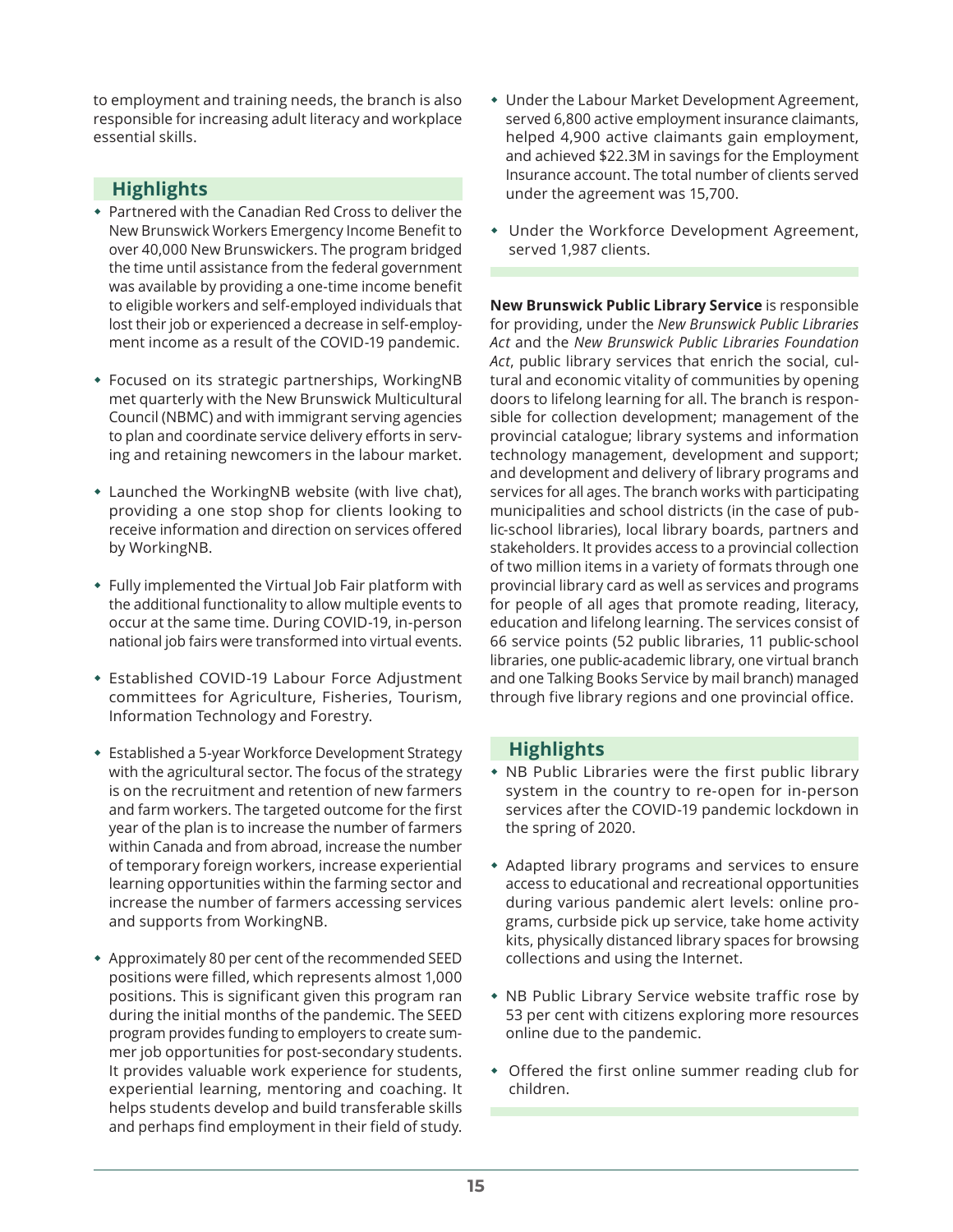Library Services Data

Libraries were closed for at least two months in 2020 due to the COVID-19 pandemic. The remainder of the year they were operating at reduced hours and capacity.

|                          | 2020-2021 | 2019-2020 |
|--------------------------|-----------|-----------|
| Library membership cards | 278,612   | 266,581   |
| Library visits           | 608,349   | 2,360,634 |
| Program participants     | n/a       | 260,719   |
| Circulation              | 1,803,000 | 2,736,859 |

**The Apprenticeship and Occupational Certification** 

**Branch** provides quality apprenticeship learning, lifelong skill development and certification opportunities in designated occupations that are standardized, current and relevant to the needs of industry and its workforce. Through its regional operations, the branch provides these services to thousands of skilled trade apprentices and tradespeople by scheduling level training opportunities, validating curriculum and working to ensure those performing work in the various sectors have the proper qualifications. The branch ensures that the skilled trades workforce has the skills and knowledge necessary to function effectively in the labour market. It identifies training needs in conjunction with industry, develops programs in the 47 occupations for which apprenticeship training is offered and provides certification services in the 76 designated occupations.

## **Highlights**

 The Virtual Learning Strategist Program (VLS) was able to provide support to apprentices without interruption during the COVID-19 pandemic as it operates 100 per cent virtually. The VLS continues to expand with partnerships with International Brotherhood of Electrical Workers (IBEW) and Saskatchewan Polytechnic to provide VLS services to their clients, with roll-out to the rest of Canada expected in the coming year. The overall impact in New Brunswick continues to be reflected in the province pass rates in skilled trades exams continuing to outperform the national average by more than 20 per cent.

- The number of registered Indigenous apprentices (74) doubled since the implementation of a dedicated resource to work with community partners.
- Successfully partnered with the Mentor Apprentice Program (MAP) Strategic Workforce Services' New Boots unit to implement the Skilled Trades Exploration Program for Women (STEPW). This first project successfully connected nine women to skilled trades careers in predominantly male-dominated occupations. It is anticipated that this partnership will grow exponentially in future years.
- Suspended trades training in March of 2020 due to the pandemic. In August 2020, partnering with the colleges, the branch successfully re-instated trades training in a blended learning format. This resumption of training included a digital literacy assessment and connection to learning technology requirements for all apprentices who attended training.

#### Apprenticeship Data

|                                     | 2020-2021 | $ 2019-2020$ |
|-------------------------------------|-----------|--------------|
| Apprenticeship registrations        | 713       | 1.115        |
| Certificates Issued                 | 675       | 914          |
| <b>Total Registered Apprentices</b> | 4,563     | 4,703        |

Learning Strategist Interventions

|                         | 2020-2021 | $ 2019-2020$ |
|-------------------------|-----------|--------------|
| Clients served          | 400       | 399          |
| Interventions started   | 2.941     | 1,906        |
| Interventions completed | 2.492     | 1.651        |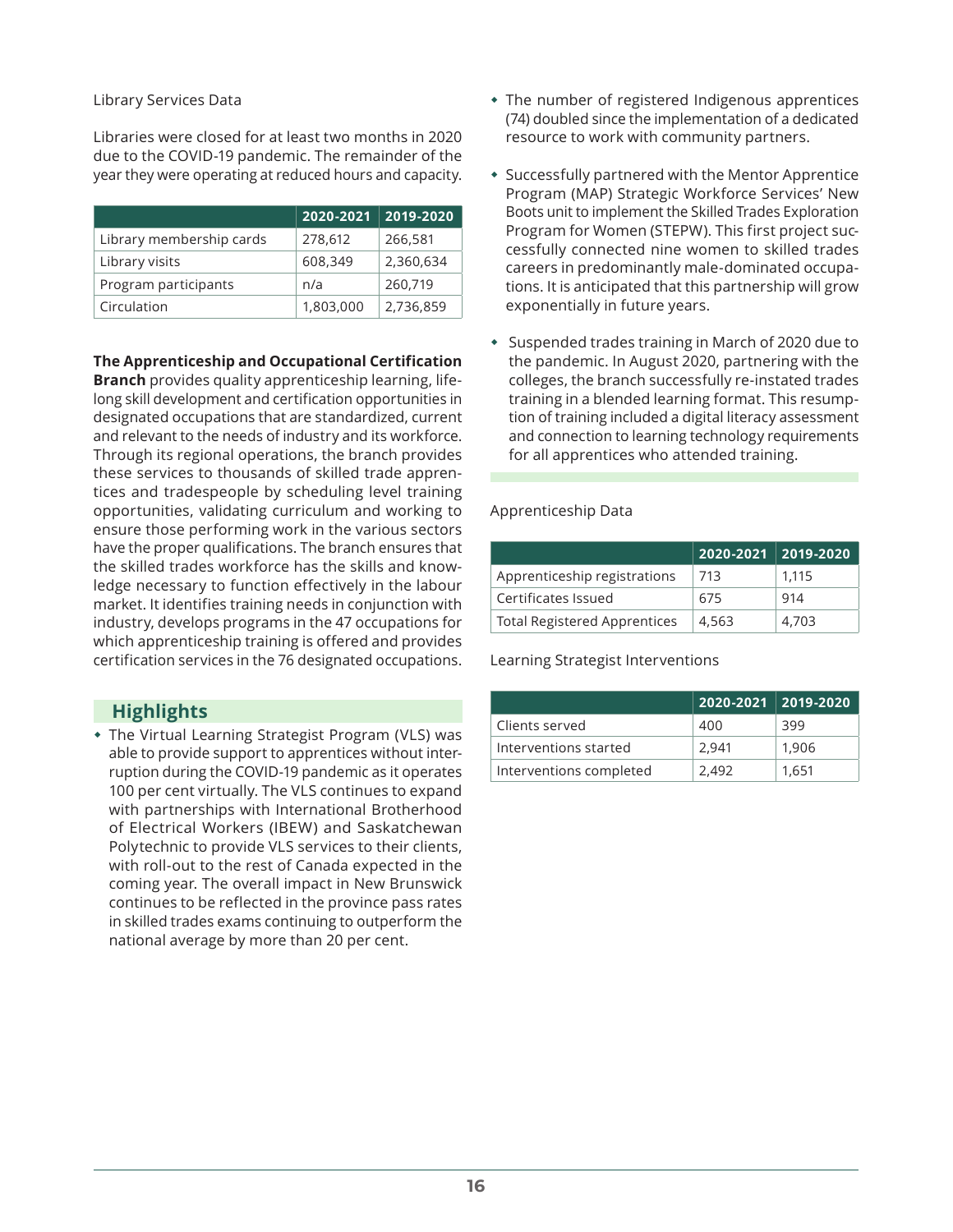## **POPULATION GROWTH DIVISION**

The **Population Growth Division** is responsible for implementing GNB policies to contribute to the demographic and economic growth of New Brunswick by attracting and retaining immigrants, repatriating, increasing francophone immigration and supporting multiculturalism. The division consists of the Policy, Research and Federal-Provincial-Territorial Relations Unit, the Immigration and Operations Unit, and the Workforce Attraction and Integration Unit.

Responsibility for the Population Growth Division formally transferred to Opportunities New Brunswick on April 1st, 2021.

The **New Brunswick Human Rights Commission**

reports administratively to the Minister through the Assistant Deputy Minister of the Population Growth Division. The division plays a key role in supporting appropriate partnership and dialogue with stakeholders as they pertain to the development of legislative, regulatory and policy initiatives. The commission releases an annual report separate from the department.

#### The **Policy and Federal-Provincial-Territorial**

**Relations Unit** coordinates a strategic approach to federal-provincial-territorial relations; administers and monitors the Canada-New Brunswick Immigration Agreement and the Canada-New Brunswick Agreement on the Atlantic Immigration Pilot Program; represents GNB on various immigration and policy federal-provincial-territorial working groups; disseminates information about population growth trends and policy to other areas of the department, other government departments and the public; leads annual evaluations of provincial immigration programming; leads the continuous improvement of immigration policies; and coordinates priority projects/initiatives and provides research support to senior staff. Through the Atlantic Workforce Partnership, it partners with Atlantic counterparts to promote regional opportunities and increase immigration to the region.

## **Highlights**

- Implemented New Beginnings: *A Population Growth Strategy for New Brunswick 2019-2024*.
- Negotiated the normalization of the Atlantic Immigration Pilot as a permanent program.
- Launched the New Brunswick Business Immigration Stream.

• Identified over 66 Internationally Educated Nurses (IEN) through a project to attract, recruit and link IEN to Licensed Practical Nurse (LPN) / Registered Nurse (RN) bridging programs.

The **Immigration and Operations Unit** provides operational support to the division ensuring the efficient operation of provincial immigration programs in accordance with the Canada-New Brunswick Immigration Agreement and the Canada-New Brunswick Agreement on the Atlantic Immigration Pilot. The unit provides immigration support to the division through its assessment and final decision of applications to all streams of the Provincial Nominee Program (PNP) and Atlantic Immigration Pilot (AIP) program. This includes management of the Entrepreneurial Stream.

### **Highlights**

- Issued certificates (i.e. nominated) to 2,020 candidates across all provincial immigration programs (PNP and AIP).
- Nominated 126 entrepreneurs through the PNP Business Stream.
- Supported the transition to a data based online application system "INB", and managed ongoing operations.
- Reached the strategic target of 27 per cent of nominations to francophones in 2020.

#### Nomination Certificates

|                                  | $2020*$ | $2019*$ |
|----------------------------------|---------|---------|
| Provincial Nominee Program       | 1,304   | 1,035   |
| Atlantic Immigration Pilot       | 716     | 987     |
| <b>Total certificates issued</b> | 2.020   | 2.022   |

(\*) To align with other public reporting, the department follows the calendar year.

The **Workforce Attraction and Integration Unit** manages employer engagement related to immigration, settlement and integration of immigrants in the province. The unit is responsible for developing, organizing and conducting workforce attraction events such as international recruitment missions and international student events.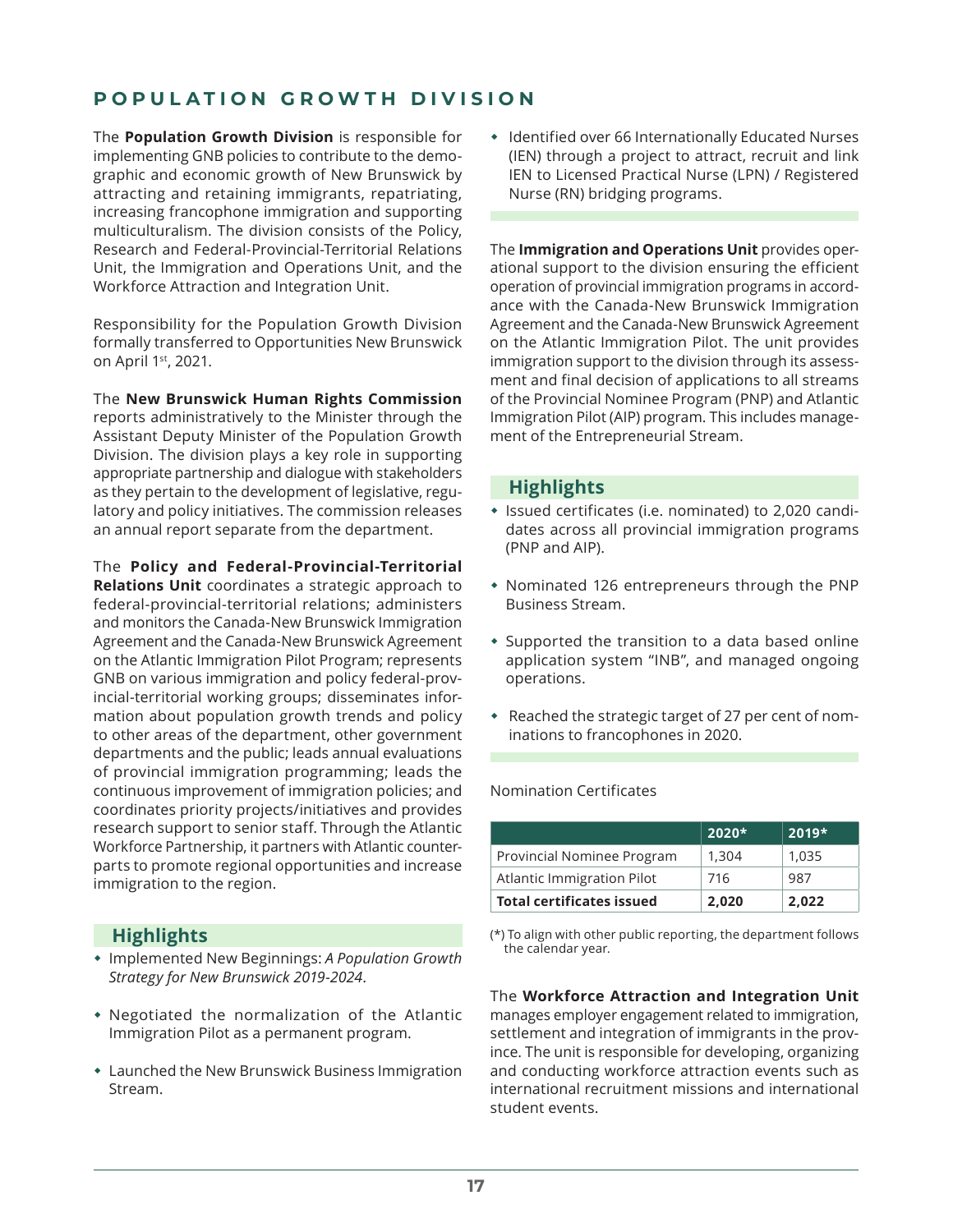## **Highlights**

- Conducted 16 virtual missions covering some 22 countries and supported six national recruitment missions. These recruitment efforts were primarily employer-driven and included specific activities to attract French-speaking immigrants to the province (e.g. Destination Canada, Destination Acadie).
- Supported New Brunswick employers with using immigration to address labour shortages, resulting in 1,350 nominees with a job offer.
- Concluded the second cohort of Study and Stay (project to engage international students) and launched the third cohort.
- Administered Immigrant Settlement Support Funding (ISSF) that enabled settlement services and programming to be available to newcomers across the province. In 2020, the province surpassed its target and nominated 535 international student graduates.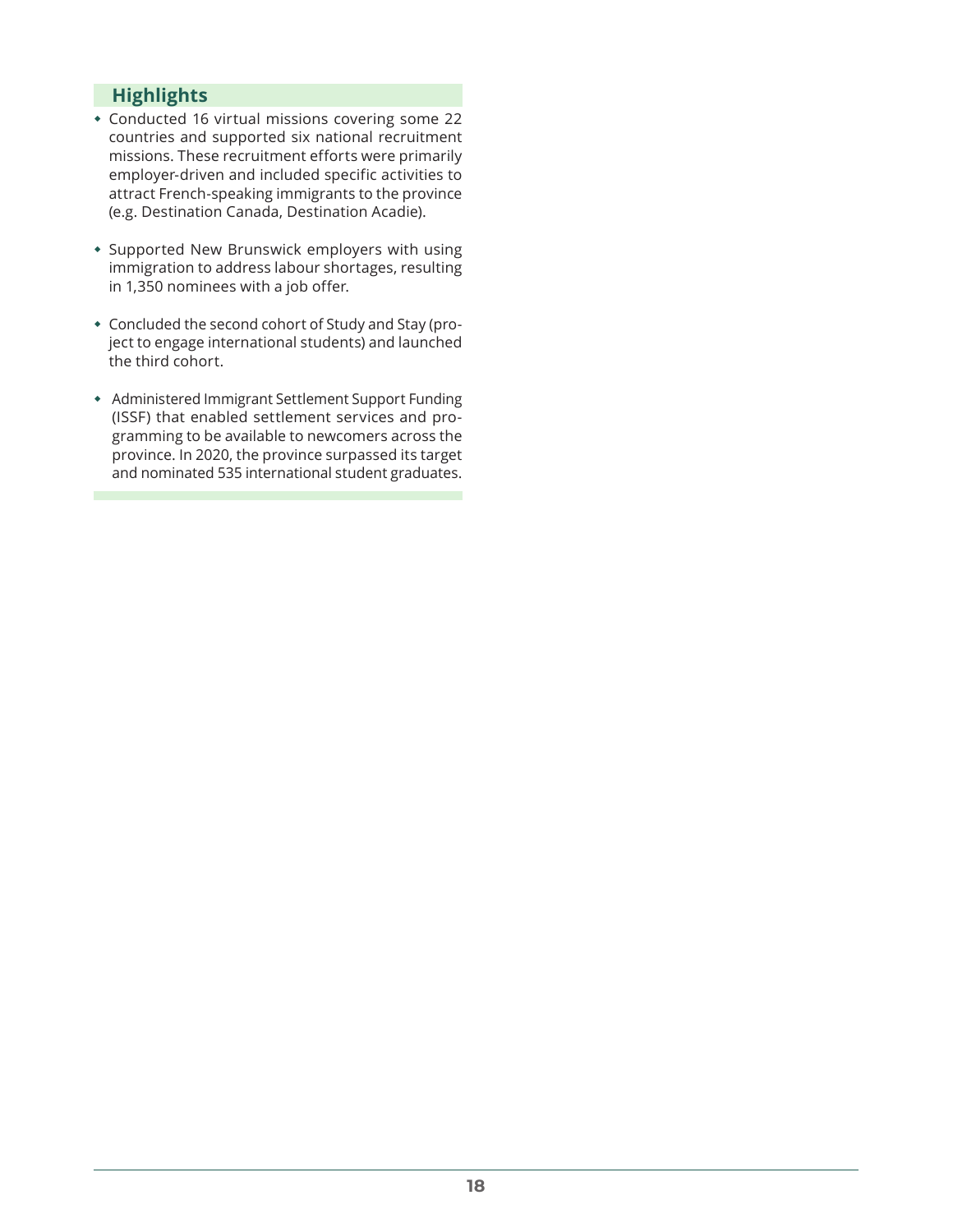## <span id="page-22-0"></span>Financial information

### **DEPARTMENTAL GROSS REVENUE**

For the fiscal period ending March 31, 2021 (000's)

|                                 | 2020-2021     |               |                           |                |
|---------------------------------|---------------|---------------|---------------------------|----------------|
|                                 | <b>Budget</b> | <b>Actual</b> | Variance over/<br>(under) | <b>Notes</b>   |
| Return on Investment            | \$16,923.0    | \$4,823.4     | (\$12,099.6)              |                |
| Licenses and Permits            | \$2,204.0     | \$1,145.6     | (\$1,058.4)               | $\mathfrak{D}$ |
| Sale of Goods and Services      | \$4,542.0     | \$3,421.9     | (\$1,120.1)               | 3              |
| Miscellaneous Revenue           | \$6,215.0     | \$9,766.3     | \$3,551.3                 | 4              |
| Conditional Grants - Canada     | \$134,148.0   | \$160,822.9   | \$26,674.9                | 5              |
| <b>Total - Ordinary Revenue</b> | \$164,032.0   | \$179,980.1   | \$15,948.1                |                |

Explanations for variances greater than \$1M are found as *Financial Information 2020-2021 Notes*.

#### **SPECIAL PURPOSE REVENUE**

For the fiscal period ending March 31, 2021 (000's)

|                                        | 2020-2021     |               |                           |              |
|----------------------------------------|---------------|---------------|---------------------------|--------------|
|                                        | <b>Budget</b> | <b>Actual</b> | Variance over/<br>(under) | <b>Notes</b> |
| Canada Student Loans Program           | \$2,700.0     | \$2,475.7     | ( \$224.3)                |              |
| Library Trust Fund                     | \$300.0       | \$515.2       | \$215.2                   |              |
| Recoverable Projects                   | \$375.0       | \$267.0       | (\$108.0)                 |              |
| <b>Total - Special Purpose Revenue</b> | \$3,375.0     | \$3,257.9     | (\$117.1)                 |              |

Explanations for variances greater than \$1M are found as *Financial Information 2020-2021 Notes*.

### **DEPARTMENTAL GROSS EXPENDITURES**

For the fiscal period ending March 31, 2021 (000's)

|                                                  | 2020-2021     |               |                           |              |
|--------------------------------------------------|---------------|---------------|---------------------------|--------------|
|                                                  | <b>Budget</b> | <b>Actual</b> | Variance over/<br>(under) | <b>Notes</b> |
| <b>Post-Secondary Education Division</b>         |               |               |                           |              |
| Post-Secondary Affairs                           | \$461,461.9   | \$440,621.8   | (\$20,840.1)              | 6            |
| <b>Labour and Strategic Services Division</b>    |               |               |                           |              |
| Labour and Strategic Services                    | \$10,031.2    | \$9,763.5     | (\$267.7)                 |              |
| <b>Adult Learning and Employment Division</b>    |               |               |                           |              |
| <b>NB Public Libraries</b>                       | \$15,655.2    | \$14,964.9    | (\$690.3)                 |              |
| <b>Adult Learning</b>                            | \$10,623.3    | \$11,356.8    | \$733.5                   |              |
| <b>Employment Development</b>                    | \$13,925.9    | \$41,002.3    | \$27,076.4                | 7            |
| Canada-NB Workforce Development Agreement        | \$18,945.0    | \$12,074.9    | ( \$6,870.1)              | 8            |
| Canada-NB Labour Market Development<br>Agreement | \$102,433.9   | \$83,388.5    | (\$19,045.4)              | 9            |
| <b>Population Growth Division</b>                |               |               |                           |              |
| Population Growth                                | \$10,008.4    | \$8,106.0     | (\$1,902.4)               | 10           |
| <b>Total - Ordinary Expenditures</b>             | \$643,084.8   | \$621,278.7   | (\$21,806.1)              |              |

Explanations for variances greater than \$1M are found as *Financial Information 2020-2021 Notes*.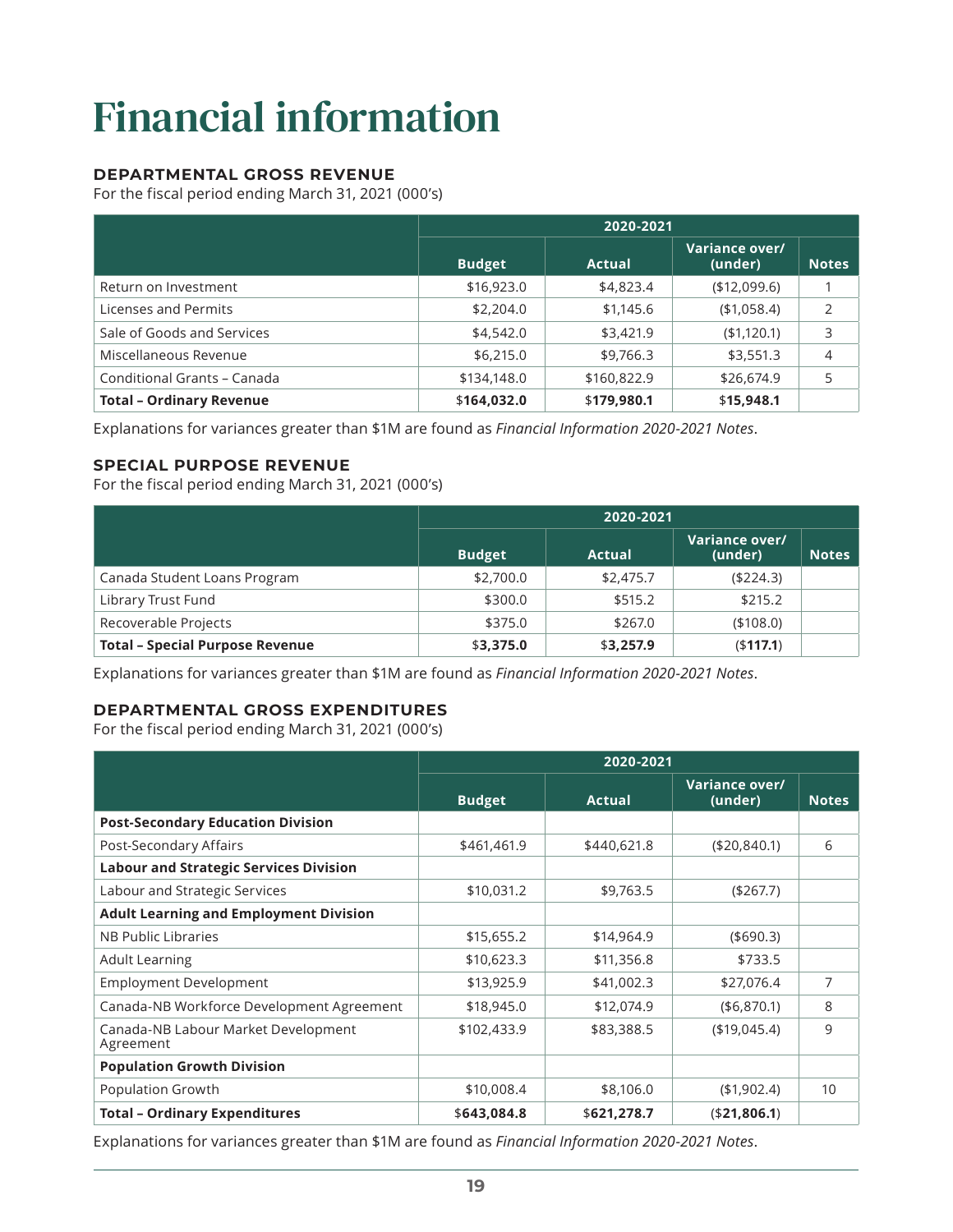### **CAPITAL EXPENDITURES**

For the fiscal period ending March 31, 2021 (000's)

|                                     | 2020-2021     |           |                           |              |
|-------------------------------------|---------------|-----------|---------------------------|--------------|
|                                     | <b>Budget</b> | Actual    | Variance over/<br>(under) | <b>Notes</b> |
| Deferred Maintenance Program        | \$2,000.0     | \$1,999.4 | (40.6)                    |              |
| <b>Total - Capital Expenditures</b> | \$2,000.0     | \$1,999.4 | (50.6)                    |              |

Explanations for variances greater than \$1M are found as *Financial Information 2020-2021 Notes*.

#### **SPECIAL PURPOSE EXPENDITURES**

For the fiscal period ending March 31, 2021 (000's)

|                                             | 2020-2021     |               |                           |              |  |
|---------------------------------------------|---------------|---------------|---------------------------|--------------|--|
|                                             | <b>Budget</b> | <b>Actual</b> | Variance over/<br>(under) | <b>Notes</b> |  |
| Canada Student Loans Program                | \$2,700.0     | \$2,109.7     | ( \$590.3)                |              |  |
| Library Trust Fund                          | \$300.0       | \$421.8       | \$121.8                   |              |  |
| Recoverable Projects                        | \$375.0       | \$267.0       | (\$108.0)                 |              |  |
| <b>Total - Special Purpose Expenditures</b> | \$3,375.0     | \$2,798.5     | (\$576.5)                 |              |  |

Explanations for variances greater than \$1M are found as *Financial Information 2020-2021 Notes*.

### **STUDENT LOANS: ADVANCES AND RECOVERIES**

For the fiscal period ending March 31, 2021 (000's)

|                                 | 2020-2021     |            |                           |              |  |
|---------------------------------|---------------|------------|---------------------------|--------------|--|
|                                 | <b>Budget</b> | Actual     | Variance over/<br>(under) | <b>Notes</b> |  |
| Student Loans Advances          | \$69,900.0    | \$64,365.7 | ( \$5,534.3)              | 11           |  |
| <b>Student Loans Recoveries</b> | \$42,409.0    | \$37,941.1 | (4,467.9)                 | 12           |  |

Explanations for variances greater than \$1M are found as *Financial Information 2020-2021 Notes*.

## **STUDENT LOANS PORTFOLIO**

(000's)

|                                 | <b>March 31, 2020</b> | <b>March 31, 2021</b> |
|---------------------------------|-----------------------|-----------------------|
| Loans in Good Standing          | \$432,131.1           | \$455,047.8           |
| Defaulted Loans                 | \$159,139.4           | \$162,798.3           |
| <b>Total - Portfolio</b>        | \$591.270.5           | \$617,846.1           |
| Allowance for Doubtful Accounts | \$176,935.6           | \$187,622.9           |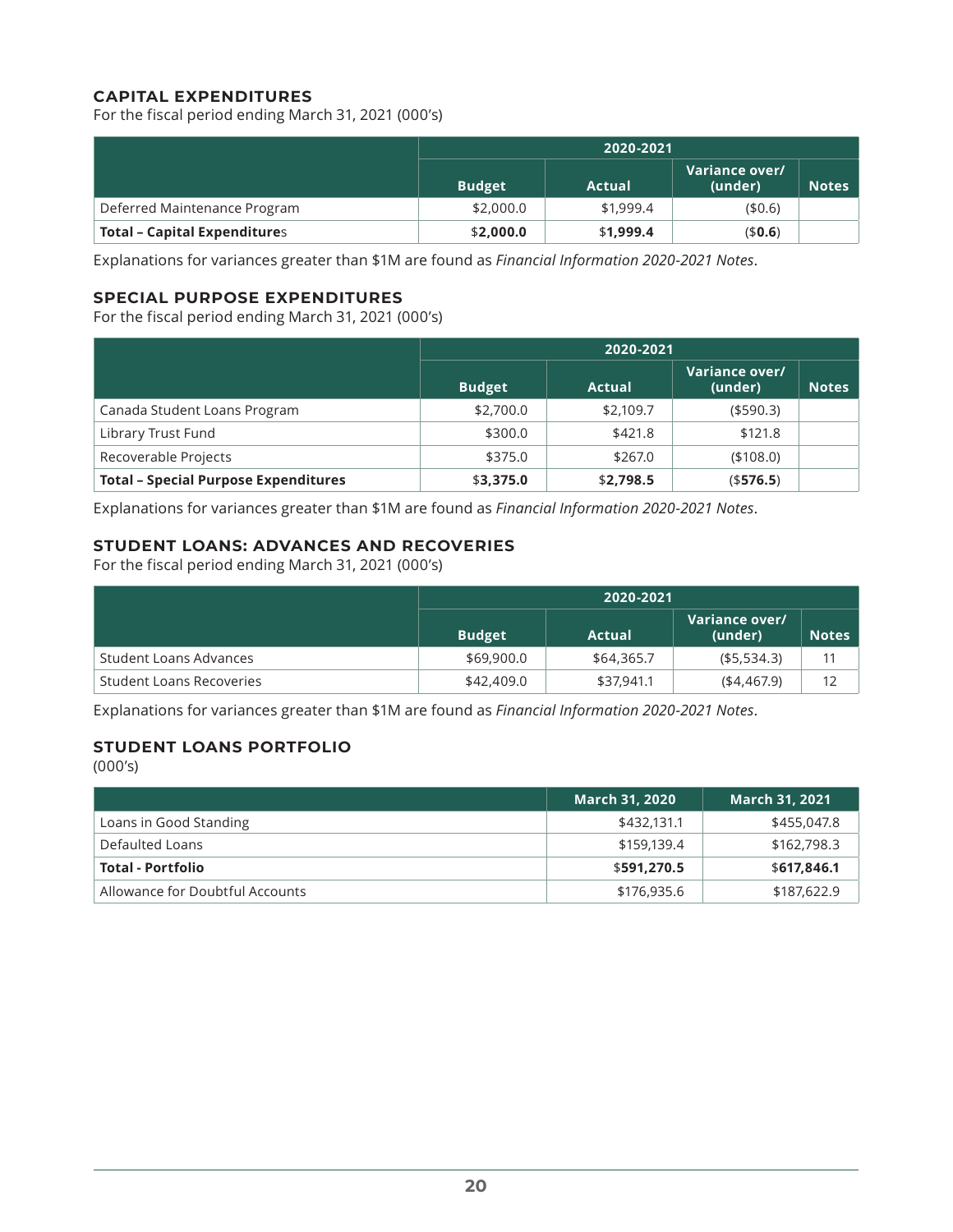### **NEW BRUNSWICK COLLEGE OF CRAFT AND DESIGN AND COLLEGE ADMISSION SERVICES SPECIAL OPERATING AGENCY**

For the fiscal period ending March 31, 2021 (000's)

|                                | 2020-2021     |               |                           |              |  |
|--------------------------------|---------------|---------------|---------------------------|--------------|--|
|                                | <b>Budget</b> | <b>Actual</b> | Variance over/<br>(under) | <b>Notes</b> |  |
| <b>Opening Balance</b>         | \$1,225.0     | \$1,399.9     | \$174.9                   |              |  |
| Revenue                        |               |               |                           |              |  |
| Return on Investment           | \$1.0         | \$3.6         | \$2.6                     |              |  |
| Sales of Goods and Services    | \$2,159.0     | \$1,529.2     | ( \$629.8)                |              |  |
| Miscellaneous Revenues         | \$0           | \$58.3        | \$58.3                    |              |  |
| Transfer from Department       | \$4,110.0     | \$3,775.4     | (\$334.6)                 |              |  |
| <b>Total - Revenue</b>         | \$6,270.0     | \$5,366.5     | (\$903.5)                 |              |  |
| <b>Expenditures</b>            | \$6,505.0     | \$5,458.5     | (\$1,046.5)               | 13           |  |
| Surplus (Deficit) for the year | (\$235.0)     | (\$92.0)      | \$143.0                   |              |  |
| <b>Closing Balance</b>         | \$990.0       | \$1,307.9     | \$317.9                   |              |  |

Explanations for variances greater than \$1M are found as *Financial Information 2020-2021 Notes*.

#### **FINANCIAL INFORMATION 2020-2021 NOTES**

#### **Note 1: Return on Investment**

The variance is due to decreased student loan interest revenue due to lower than expected interest rates and a six-month moratorium on student loan interest and principal payments.

#### **Note 2: Licenses and Permits**

The variance is primarily due to lower than expected enrollments in apprenticeship training programs.

#### **Note 3: Sale of Goods and Services**

The variance is mainly due to lower recoveries from WorkSafeNB for Advocates' Services and the Workers' Compensation Appeals Tribunal due to fewer meetings, lower travel expenses, and vacant positions.

#### **Note 4: Miscellaneous Revenue**

The variance is mainly due to a prior year recovery adjustment in accounts receivable.

#### **Note 5: Conditional Grants - Canada**

The variance is mainly due to additional revenue under the Essential Worker Wage Top-Up Program, partially offset by lower revenue under the Labour Market Development Agreement.

#### **Note 6: Post-Secondary Affairs**

The variance is mainly due to decreased expenditures under the Student Financial Services program as a result of increased federal funding to students, as well lower interest costs.

#### **Note 7: Employment Development**

The variance is mainly due to expenditures under the Essential Worker Wage Top-Up Program (offset by federal revenue).

#### **Note 8: Canada-NB Workforce Development Agreement**

The variance is due to reduced client uptake as a result of COVID-19.

#### **Note 9: Canada-NB Labour Market Development Agreement**

The variance is due to reduced client uptake as a result of COVID-19.

#### **Note 10: Population Growth**

The variance is mainly due to savings from travel and other COVID-related items.

#### **Note 11: Student Loans Advances**

The variance is mainly due to an increase in the maximum weekly loan amount (federal portion) under the Canada Student Loans Program.

#### **Note 12: Student Loans Recoveries**

The variance is mainly due to a six-month pause on student loan repayments from March 2020 to September 2020.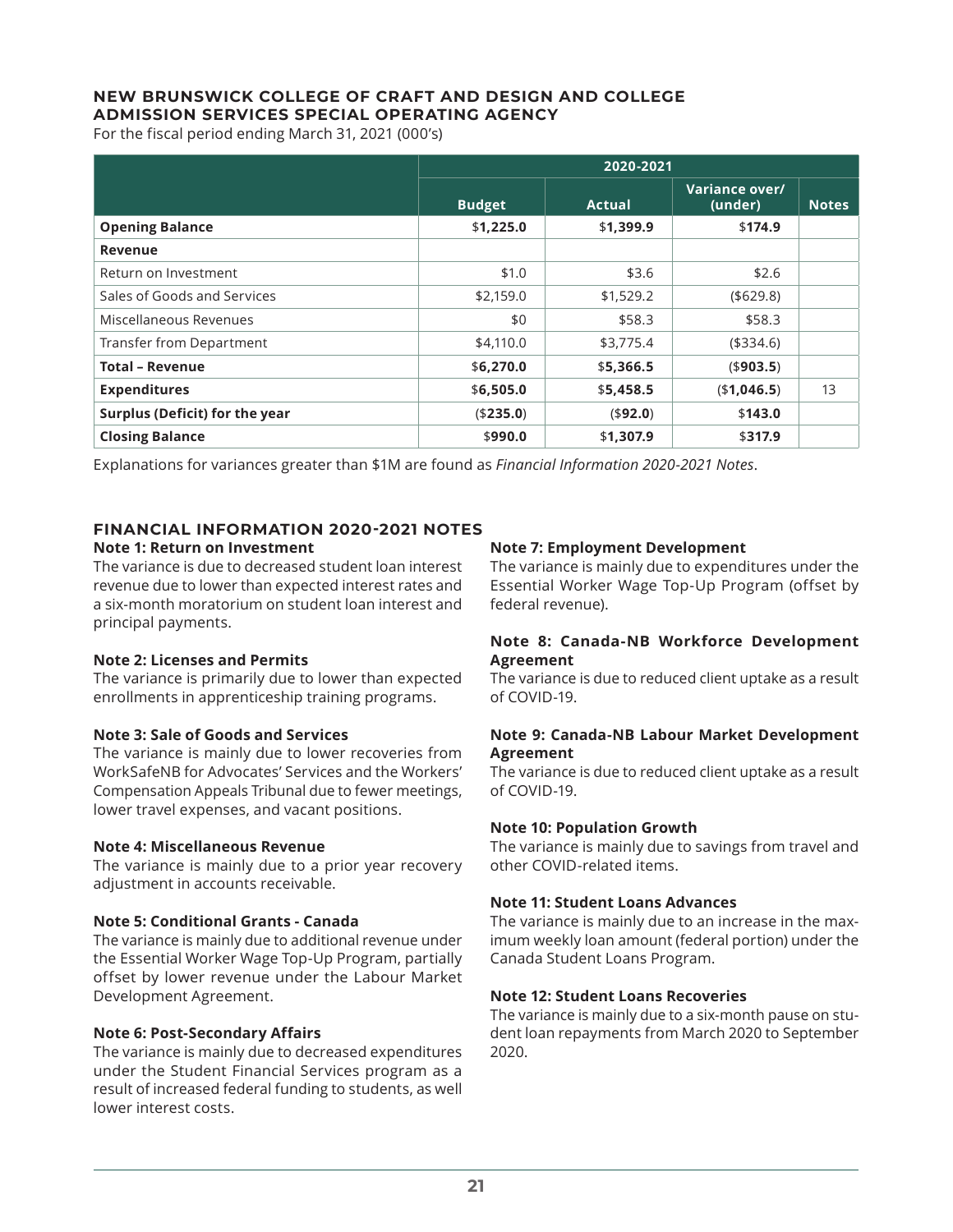#### **Note 13: Special Operating Agency**

The variance is mainly due to lower than expected salary, benefit, and administrative expenses at the New Brunswick College of Craft and Design, as well as to the transfer of College Admissions Services to NBCC and CCNB.

*NOTE*: The Annual Report was prepared prior to the publication of *Public Accounts Volume 2: Supplementary Information*. Consequently, the financial information reported herein may not reflect the final figures as reported in Public Accounts.

#### **SUMMARY OF EXPENDITURES - EMPLOYMENT, LITERACY AND WORKPLACE ESSENTIAL SKILLS PROGRAMS 2020-2021**

For the fiscal period ending March 31, 2021 (000's)

| <b>Employment Programs</b>                              | Canada-NB<br><b>Workforce</b><br><b>Development</b><br><b>Agreement</b> | <b>Employment</b><br><b>Development</b> | Canada-NB<br><b>Labour Market</b><br><b>Development</b><br><b>Agreement</b> | <b>Total</b> |
|---------------------------------------------------------|-------------------------------------------------------------------------|-----------------------------------------|-----------------------------------------------------------------------------|--------------|
| Work Ability                                            | \$44.4                                                                  | \$1,191.5                               | \$1,794.5                                                                   | \$3,030.4    |
| Workforce Expansion                                     | \$719.4                                                                 | \$1,300.4                               | \$8,207.0                                                                   | \$10,226.8   |
| <b>Workplace Connections</b>                            | \$122.7                                                                 | \$20.7                                  | \$261.9                                                                     | \$405.3      |
| Training and Skills Development                         | \$3,190.9                                                               |                                         | \$35,764.9                                                                  | \$38,955.8   |
| Student Employment and<br>Experience Development        | \$24.2                                                                  | \$4,860.5                               | \$5.4                                                                       | \$4,890.1    |
| <b>Employment Services</b>                              | \$3,517.4                                                               | \$31,513.6                              | \$24,404.9                                                                  | \$59,435.9   |
| Workplace Essential Skills                              | \$1,580.8                                                               |                                         |                                                                             | \$1,580.8    |
| <b>CALNET Academic</b>                                  | \$1,903.7                                                               |                                         |                                                                             | \$1,903.7    |
| <b>Subtotal Programs</b>                                | \$11,103.5                                                              | \$38,886.7                              | \$70,438.6                                                                  | \$120,428.8  |
| Administration                                          | \$971.4                                                                 | \$2,115.6                               | \$12,949.9                                                                  | \$16,036.9   |
| <b>Total Employment Programs</b><br><b>Expenditures</b> | \$12,074.9                                                              | \$41,002.3                              | \$83,388.5                                                                  | \$136,465.7  |
| 2020-2021 Budget                                        | \$18,945.0                                                              | \$13,925.9                              | \$102,433.9                                                                 | \$135,304.8  |
| Variance over/(under)                                   | (\$6,870.1)                                                             | \$27,076.4                              | (\$19,045.4)                                                                | \$1,160.9    |

## **SUMMARY OF EXPENDITURES – OPERATING ASSISTANCE TO PUBLIC UNIVERSITIES AND THE MARITIME COLLEGE OF FOREST TECHNOLOGY (MCFT) 2020-2021**

For the fiscal period ending March 31, 2021 (000's)

| <b>Operating Assistance</b>        | <b>Mount</b><br><b>Allison</b> | <b>St. Thomas</b> | <b>Université</b><br>de<br><b>Moncton</b> | <b>University</b><br>of New<br><b>Brunswick</b> | <b>MCFT</b> | <b>Total</b> |
|------------------------------------|--------------------------------|-------------------|-------------------------------------------|-------------------------------------------------|-------------|--------------|
| Unrestricted Operating Grants      | \$21,527.0                     | \$12,737.2        | \$67,287.6                                | \$118,756.2                                     | \$2,175.1   | \$222,483.1  |
| <b>Restricted Operating Grants</b> | \$1,024.6                      | \$442.0           | \$2,793.2                                 | \$4,850.8                                       | \$105.6     | \$9,216.2    |
| <b>Total Operating Assistance</b>  | \$22,551.6                     | \$13,179.2        | \$70,080.8                                | \$123,607.0                                     | \$2,280.7   | \$231,699.3  |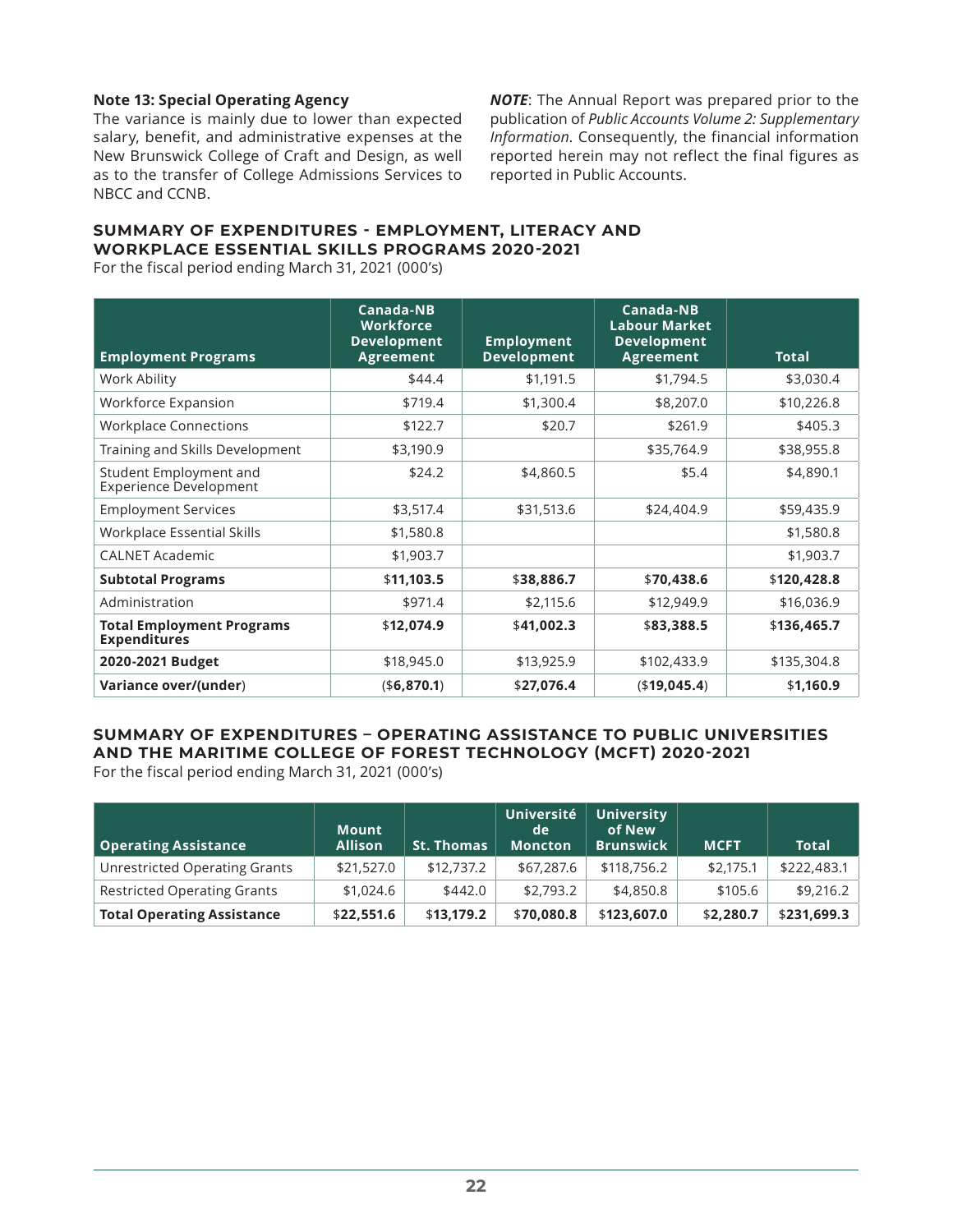## <span id="page-26-0"></span>Summary of staffing activities

Pursuant to section 4 of the *Civil Service Act*, the Secretary to Treasury Board delegates staffing to each Deputy Head for his or her respective departments. Please find below a summary of the staffing activity for 2020-2021 for the department.

| Number of permanent and temporary employees as of Dec. 31 of each year |      |      |  |
|------------------------------------------------------------------------|------|------|--|
| $\overline{\phantom{a}}$ Employee type                                 | 2020 | 2019 |  |
| Permanent                                                              | 679  | 710  |  |
| Temporary                                                              | 111  | 119  |  |
| <b>TOTAL</b>                                                           | 790  | 829  |  |

The department advertised **62** competitions, including **36** open (public) competitions, **26** closed (internal) competitions and no intra-departmental competitions.

Pursuant to sections 15 and 16 of the *Civil Service Act*, the department made the following appointments using processes other than the competitive process to establish merit:

| <b>Appointment type</b>                                 | <b>Appointment description</b>                                                                                                                                                                          | Section of the<br><b>Civil Service Act</b> | <b>Number</b> |
|---------------------------------------------------------|---------------------------------------------------------------------------------------------------------------------------------------------------------------------------------------------------------|--------------------------------------------|---------------|
| Specialized<br>Professional,<br>Scientific or Technical | An appointment may be made without competition when a<br>position requires:<br>- a high degree of expertise and training<br>- a high degree of technical skill<br>- recognized experts in their field   | 15(1)                                      | 0             |
| Equal Employment<br><b>Opportunity Program</b>          | Provides Aboriginal persons, persons with disabilities and<br>members of a visible minority group with equal access to<br>employment, training and advancement opportunities.                           | 16(1)a)                                    | 1             |
| Department Talent<br>Management<br>Program              | Permanent employees identified in corporate and<br>departmental talent pools, who meet the four-point criteria for<br>assessing talent, namely performance, readiness, willingness<br>and criticalness. | 16(1)b                                     |               |
| Lateral transfer                                        | The GNB transfer process facilitates the transfer of employees<br>from within Part 1, 2 (school boards) and 3 (hospital<br>corporations) of the Public Service.                                         | $16(1)$ or $16(1)c$ )                      | 9             |
| Regular appointment<br>of casual/temporary              | An individual hired on a casual or temporary basis under<br>section 17 may be appointed without competition to a regular<br>properly classified position within the Civil Service.                      | $16(1)d$ )(i)                              | 0             |
| Regular appointment<br>of students/<br>apprentices      | Summer students, university or community college co-op<br>students or apprentices may be appointed without competition<br>to an entry level position within the Civil Service.                          | 16(1)d)(ii)                                | 0             |

Pursuant to section 33 of the *Civil Service Act*, no complaints alleging favouritism were made to the Deputy Head of the department and no complaints were submitted to the Ombud.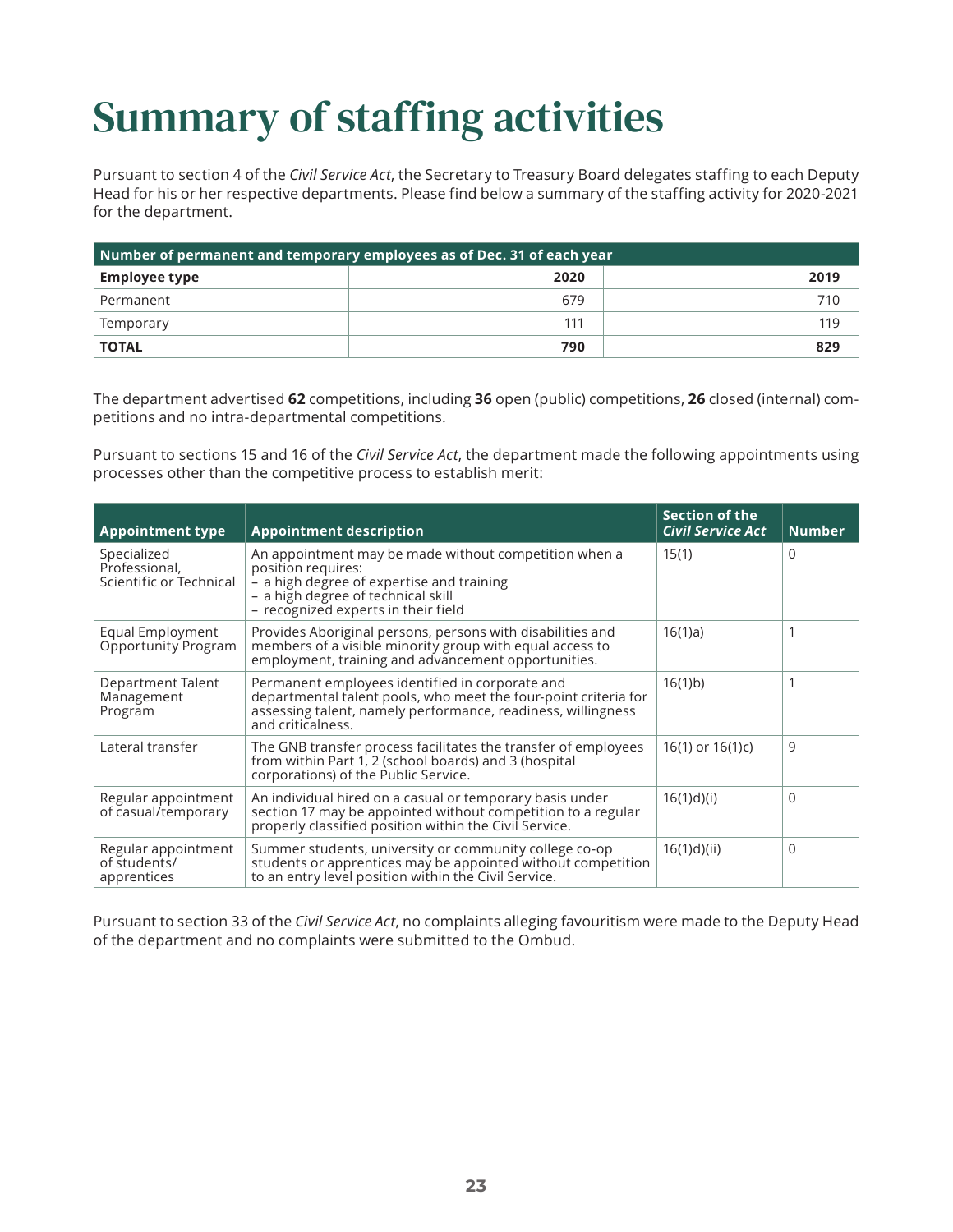## <span id="page-27-0"></span>Summary of legislation and legislative activities

| Bill #         | <b>Name of legislation</b>                                                                                                                                                                   | Date of<br><b>Royal</b><br><b>Assent</b> | <b>Summary of changes</b>                                                                                                                                                                                                                                                                                                                                                                                                                                                                                                 |
|----------------|----------------------------------------------------------------------------------------------------------------------------------------------------------------------------------------------|------------------------------------------|---------------------------------------------------------------------------------------------------------------------------------------------------------------------------------------------------------------------------------------------------------------------------------------------------------------------------------------------------------------------------------------------------------------------------------------------------------------------------------------------------------------------------|
|                | Session 59-3 includes the period of April 2020 to August 2020 for the purpose of this report.                                                                                                |                                          |                                                                                                                                                                                                                                                                                                                                                                                                                                                                                                                           |
| 40<br>COVID-19 | Employment Standards Act (ESA)<br>https://www.gnb.ca/legis/bill/<br>pdf/59/3/Bill-40.pdf                                                                                                     | April 17, 2020                           | The amendment provided the Lieutenant-Governor<br>in Council with regulation-making authority to<br>establish leave protections in a national or provincial<br>emergency, including a public health emergency such<br>as the COVID-19 pandemic, as well as setting out any<br>eligibility criteria required for accessing the leave.                                                                                                                                                                                      |
| 43             | Occupational Health and Safety Act<br>(OHSA)<br>https://www.gnb.ca/legis/bill/<br>pdf/59/3/Bill-43.pdf                                                                                       | June 18, 2020                            | The amendments introduced administrative monetary<br>penalties as an alternative to prosecutions for lesser<br>offences and for repeated non-compliance with the<br>OHSA.                                                                                                                                                                                                                                                                                                                                                 |
|                | Session 60-1 includes the period of October 2020 to March 2021 for the purpose of this report.                                                                                               |                                          |                                                                                                                                                                                                                                                                                                                                                                                                                                                                                                                           |
| 19             | Workers' Compensation Act (WCA)<br>https://www.gnb.ca/legis/bill/<br>pdf/60/1/Bill-19.pdf                                                                                                    | March 26,<br>2021                        | The amendment was of a housekeeping nature<br>correcting an error in the English version of the duty<br>to accommodate provisions which inadvertently<br>included words not contained in the French version.<br>Removing the words in the English version resulted in<br>alignment between the English and French versions of<br>the legislation.                                                                                                                                                                         |
| 20             | Workplace Health, Safety and<br>Compensation Commission and<br><b>Workers' Compensation Appeals</b><br>Tribunal Act (WHSSC & WCAT)<br>https://www.gnb.ca/legis/bill/<br>pdf/60/1/Bill-20.pdf | March 26,<br>2021                        | The amendments were primarily of a housekeeping<br>and administrative nature to streamline or update the<br>legislation incorporating WorkSafeNB's recommended<br>changes following their comprehensive review of the<br>legislation as required under the WHSCC & WCAT Act.                                                                                                                                                                                                                                              |
| 21             | Industrial Relations Act (IRA)<br>https://www.gnb.ca/legis/bill/<br>pdf/60/1/Bill-21.pdf                                                                                                     | December<br>18, 2020                     | The amendments were requested by municipalities to<br>help ensure that arbitrations for police and firefighters<br>are carried out in a more efficient, accountable<br>and transparent manner that is tied to meaningful<br>assessments of a municipality's fiscal health. The<br>amendments to the <i>IRA</i> added a list of criteria that<br>arbitrators will be required to consider during interest<br>arbitrations for police and firefighters and implement<br>procedural changes requested by the municipalities. |

The acts and regulations for which the department was responsible in 2020-2021 may be found at: <http://laws.gnb.ca/en/deplinks?subjectnumber=13>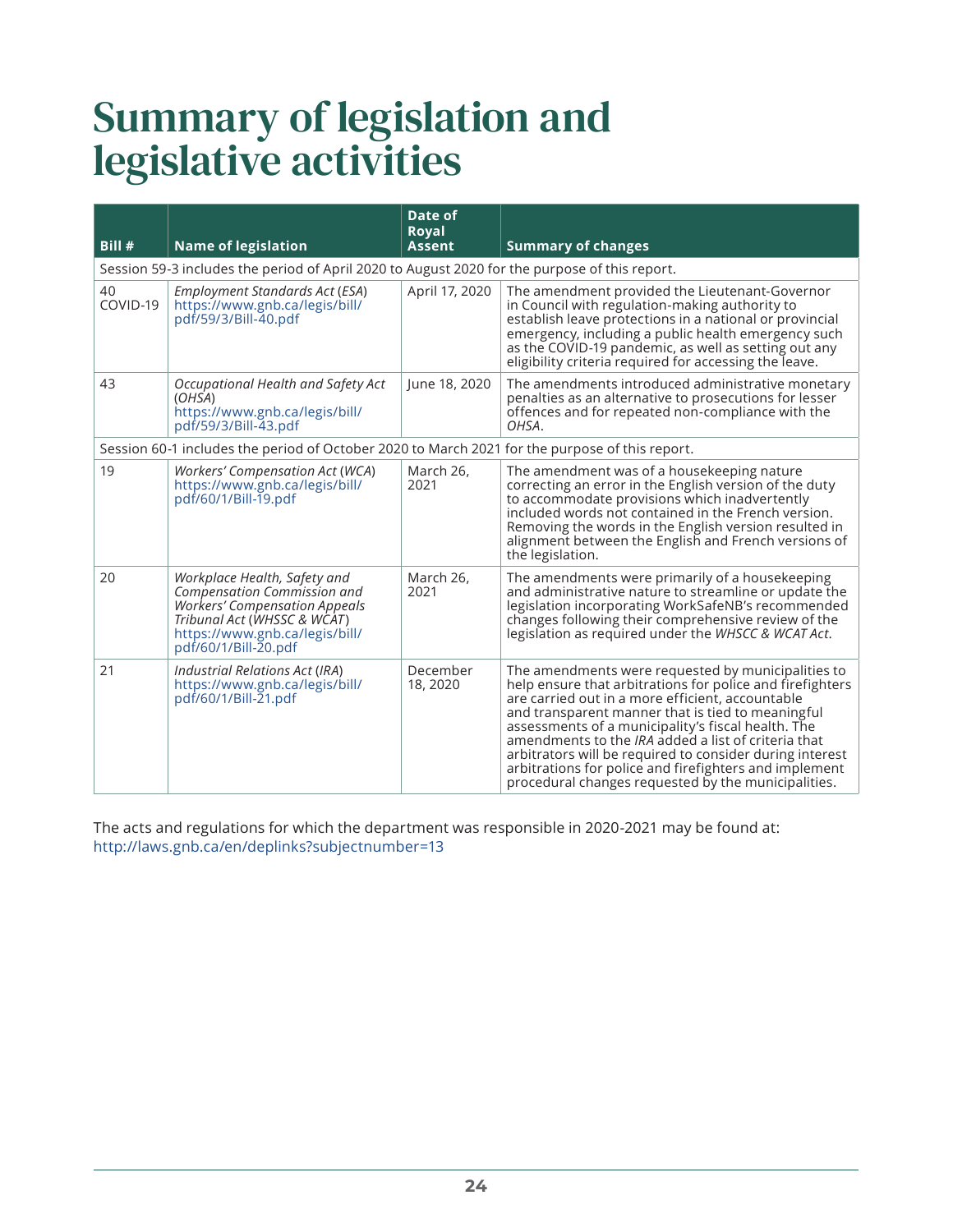## **REGULATORY AMENDMENTS/NEW REGULATIONS**

| Reg#                | <b>Name of regulation</b>                                                                                                                                        | <b>Date Filed</b>              | <b>Summary of changes</b>                                                                                                                                                                                                                                                                                                                                                                                                                                                                                                                                                                                                                                                                                                                                                                                                                                                                                          |
|---------------------|------------------------------------------------------------------------------------------------------------------------------------------------------------------|--------------------------------|--------------------------------------------------------------------------------------------------------------------------------------------------------------------------------------------------------------------------------------------------------------------------------------------------------------------------------------------------------------------------------------------------------------------------------------------------------------------------------------------------------------------------------------------------------------------------------------------------------------------------------------------------------------------------------------------------------------------------------------------------------------------------------------------------------------------------------------------------------------------------------------------------------------------|
| 2020-29<br>COVID-19 | Employment Standards Act (ESA),<br>new Regulation 2020-29 cited<br>as COVID-19 Emergency Leave<br>Regulation<br>http://laws.gnb.ca/en/ShowPdf/<br>cr/2020-29.pdf | Consolidated<br>April 28, 2020 | The COVID-19 Emergency Leave Regulation was<br>introduced under the ESA. The Regulation provides<br>emergency leave protection beginning on March 12,<br>2020, and includes eligibility criteria for the following<br>circumstances:<br>- A declaration of a state of emergency made under the<br><b>Emergency Measures Act;</b><br>- A declaration of a public welfare emergency, a public<br>order emergency, an international emergency or<br>a war emergency made under the <i>Emergencies Act</i><br>(Canada);<br>- Measure taken under the Quarantine Act (Canada); or<br>- In other circumstances relating to the outbreak of a<br>notifiable disease or other threat to public health as<br>determined by the Lieutenant-Governor in Council.<br>The Regulation includes termination as an action<br>that an employer is prohibited from taking against an<br>employee who is granted leave under the Act. |

The acts and regulations for which the department was responsible in 2020-2021 may be found at: <http://laws.gnb.ca/en/deplinks?subjectnumber=13>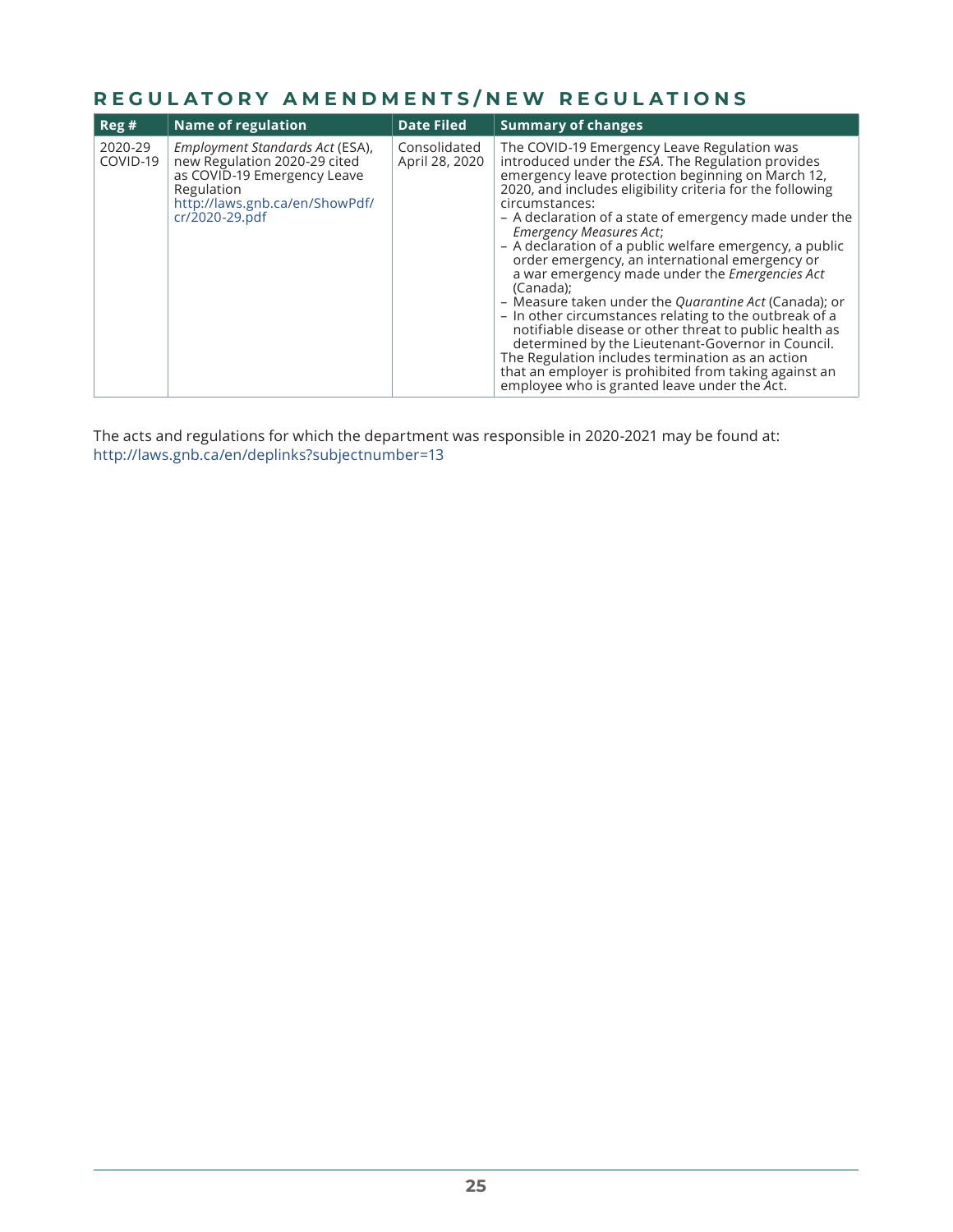## <span id="page-29-0"></span>Summary of Official Languages activities

## **INTRODUCTION**

In 2020-2021, the Department of Post-Secondary Education Training and Labour continued to ensure its obligations under the *Official Languages Act* were met throughout the organization. Below are associated activities that were carried out on an ongoing basis during the year.

## **FOCUS 1**

Activities that took place to meet the objective of Language of Service:

• Ongoing consultation and discussions between human resources consultants and managers to best meet linguistic profile requirements and needs. The percentage of linguistic profile completion for 2020-2021 was 90 per cent.

### **FOCUS 2**

Activities that took place to meet the objective of Language of Work:

• Second-language training offered to employees who met the requirements of the department's Second-Language Training Policy. Fourteen employees received second-language training in 2020-2021.

### **FOCUS 3**

Activities that took place to meet the objective of Promotion of Official Languages:

- The department's onboarding program requires new employees to familiarize themselves with the *Official Languages Act* by completing the mandatory eLearning modules.
- The yearly Performance Management process required review of the *Official Languages Act* by all employees.
- Yearly communication is sent out to all employees as a reminder of their obligations and service requirements in relations to the *Official Languages Act*. This includes links to the Toolkit, Policies as well as the GNB Knowledge Centre online courses on Official Languages.

### **FOCUS 4**

Activities that took place to meet the objective of Knowledge of the *Official Languages Act*:

• The department's Official Languages Coordinator attended quarterly meetings established through Finance and Treasury Board to remain knowledgeable and proactive on all activities regarding Official Languages.

### **CONCLUSION**

The results achieved by various initiatives stemming from the action plan had positive effects in raising awareness and acceptance of Official Languages within the department.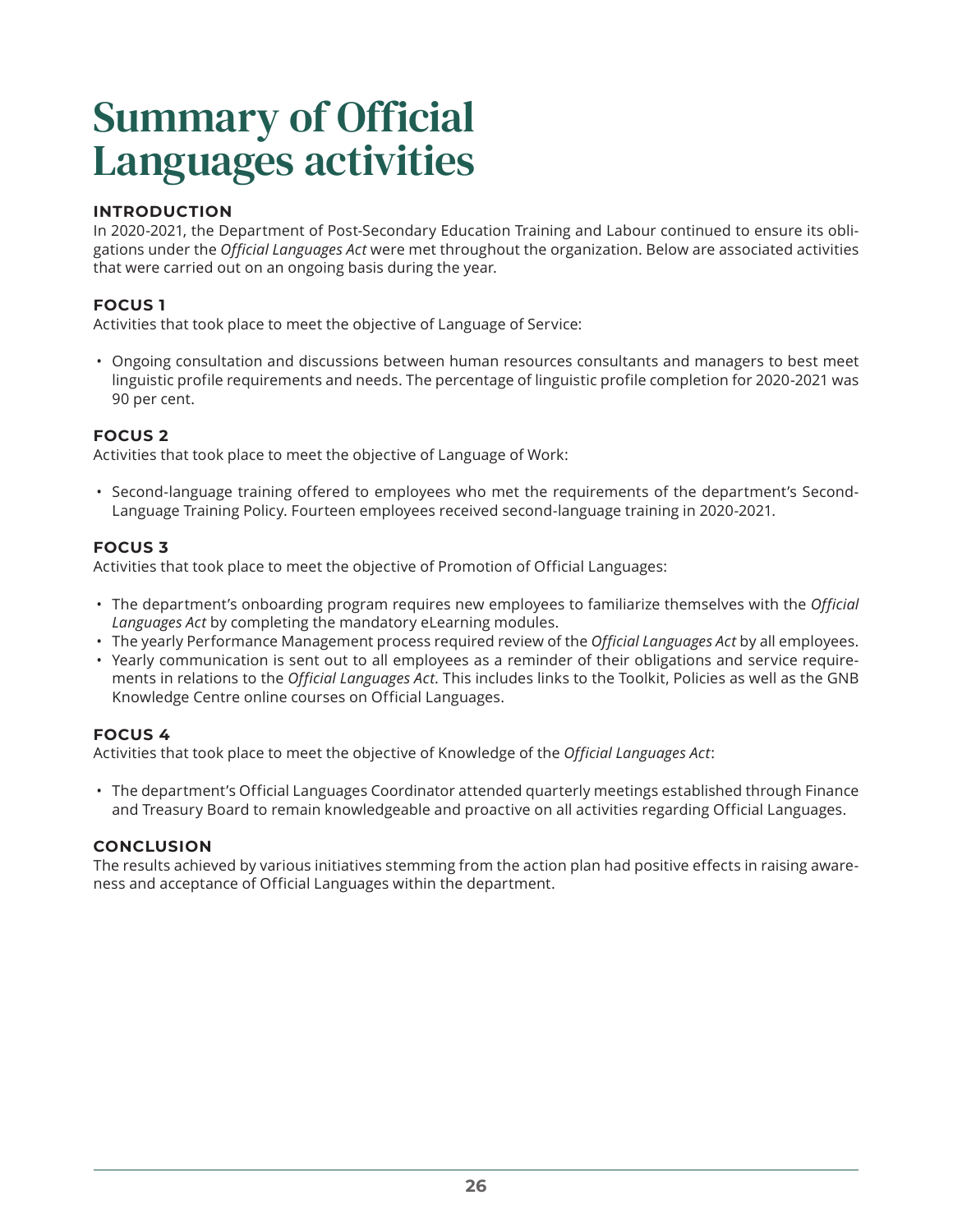## <span id="page-30-0"></span>Summary of recommendations from the Office of the Auditor General

### **NEW: SECTION 1 – INCLUDES THE CURRENT REPORTING YEAR AND THE PREVIOUS YEAR.**

|                                                                                                                                                                                                                                                                    | $\mid$ Recommendations |  |
|--------------------------------------------------------------------------------------------------------------------------------------------------------------------------------------------------------------------------------------------------------------------|------------------------|--|
| Name and year of audit area with link to online document                                                                                                                                                                                                           | <b>Total</b>           |  |
| 2019 Chapter 2 - Department of Post-Secondary Education, Training and Labour -<br>Provincial Funding to Universities and Maritime College of Forest Technology (MCFT)<br>https://www.agnb-vgnb.ca/content/dam/agnb-vgnb/pdf/Reports-Rapports/2019V2/<br>Chap2e.pdf | 10                     |  |

| <b>Implemented Recommendations (6)</b>                                                                                                                                                                                                                                                                                                                                                                  | <b>Actions Taken</b>                                                                                                                                                                                                                                                                                                                                                                                                                                      |
|---------------------------------------------------------------------------------------------------------------------------------------------------------------------------------------------------------------------------------------------------------------------------------------------------------------------------------------------------------------------------------------------------------|-----------------------------------------------------------------------------------------------------------------------------------------------------------------------------------------------------------------------------------------------------------------------------------------------------------------------------------------------------------------------------------------------------------------------------------------------------------|
| 2.44 We recommend the department require MCFT make<br>available online its current and past (five years minimum)<br>audited financial statements, as well as an annual report<br>of its activities, to ensure it is publicly accountable for the<br>funding it receives from the Province.                                                                                                              | At the department's request, the audited financial<br>statements for the past five years have been published<br>on the MCFT web site. Starting in 2020-2021, MCFT will<br>produce and publish an annual report of its activities.<br>PETL is also working with the College to have more<br>components of its comprehensive Business Plan<br>information made public.                                                                                      |
| 2.50 We recommend the department communicate the<br>restrictions on the use of funding in the annual funding<br>letter to universities.                                                                                                                                                                                                                                                                 | Restrictions on the use of funding were communicated in<br>the 2020-2021 annual funding letters to universities.                                                                                                                                                                                                                                                                                                                                          |
| 2.51 We recommend the department obtain assurances<br>from the universities that the restrictions or conditions<br>on the use of unrestricted funds have been complied<br>with. For example, this could be achieved by requiring a<br>certification from the head of the institution and a senior<br>financial representative or by requesting a compliance<br>opinion from the universities' auditors. | The department agrees with this recommendation and will<br>require institutions to report that they are in compliance<br>with the conditions on the use of unrestricted funds in<br>2020-2021.                                                                                                                                                                                                                                                            |
| 2.58 To achieve better performance on desired<br>outcomes, we recommend the department provide<br>funding for program expansion, or other agreements, only<br>after desired outcomes or targets have been achieved.                                                                                                                                                                                     | Existing agreements, such as medical seat agreements,<br>require some funding to be provided upfront. The<br>funding is performance-driven, based on actual<br>enrolment information and actual costs incurred. The<br>department will continue to ensure that any existing or<br>new agreements have outcomes and targets, however<br>withholding all funding until the outcomes or targets have<br>been achieved may not be feasible in all situations. |
| 2.65 We recommend the department take corrective<br>action in a timely manner when expected performance<br>targets have not been achieved.                                                                                                                                                                                                                                                              | The department agrees with this recommendation and will<br>adopt this practice.<br>The former Nursing agreements have been replaced with<br>outcome-based agreements.                                                                                                                                                                                                                                                                                     |
| 2.69 We recommend the policy for restricted operating<br>grants be followed, or the department reconsider the<br>appropriateness of the 1-year carry forward limit and<br>amend the policy accordingly.                                                                                                                                                                                                 | The department has developed, implemented, and<br>communicated a revised Restricted Operating Assistance<br>Policy and has eliminated the ability of project funding to<br>be carried forward.                                                                                                                                                                                                                                                            |
| Recommendations not implemented (4)                                                                                                                                                                                                                                                                                                                                                                     | <b>Considerations</b>                                                                                                                                                                                                                                                                                                                                                                                                                                     |
| 2.30 We recommend the department develop<br>and execute a workplan to fulfill the accountability<br>mechanisms included in the 2017/18 to 2020/21 MOU.                                                                                                                                                                                                                                                  | A workplan was developed but has not been executed due<br>to the disruption in services created by COVID-19 in March<br>of 2020.                                                                                                                                                                                                                                                                                                                          |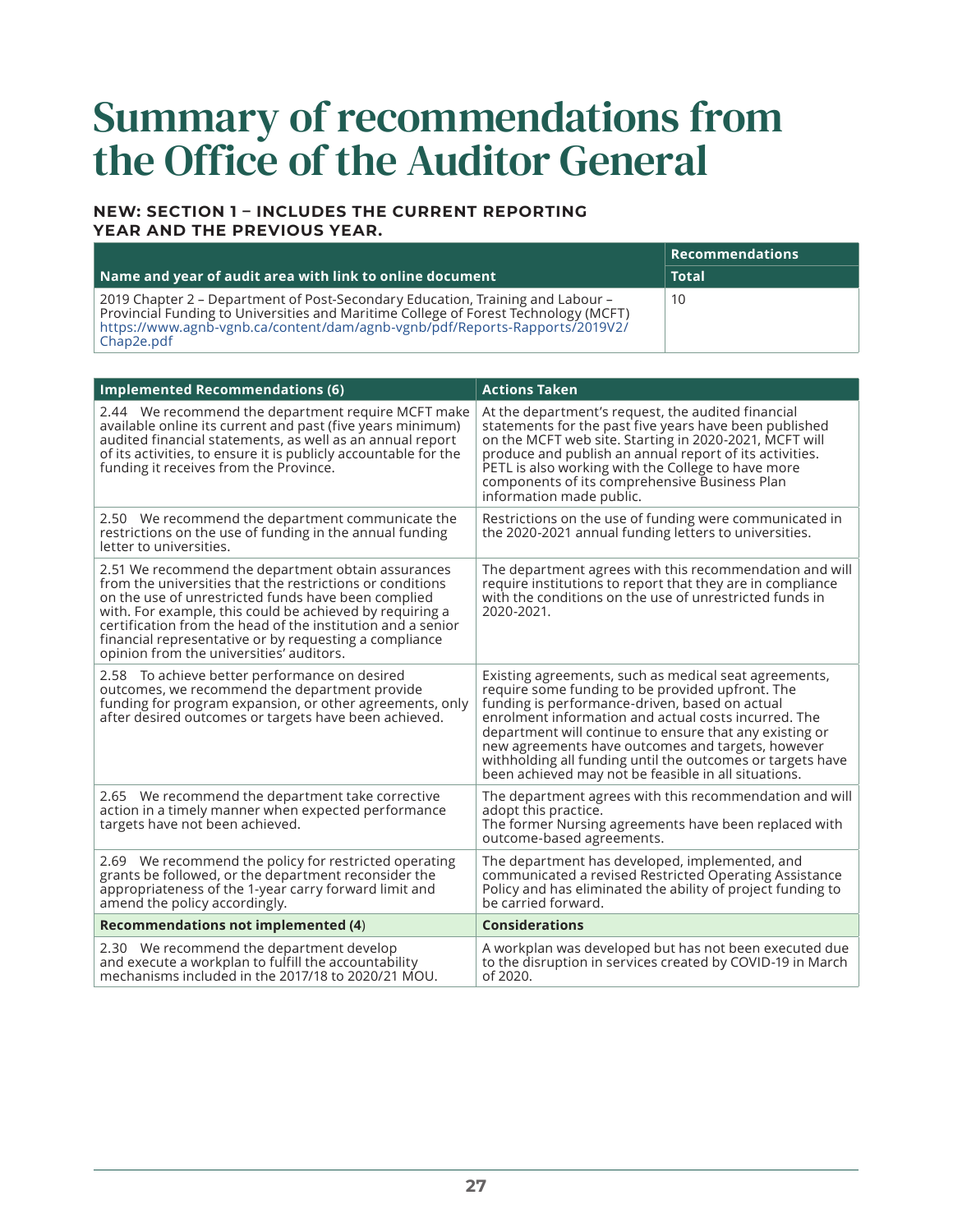| 2.32 We recommend the department, as a minimum,<br>implement the following accountability mechanisms for<br>university funding:<br>- Establish measurable outcomes;<br>- For initiatives or areas of interest, establish working<br>committees who report annually to the Minister on<br>progress and achievement of objectives;<br>- Use key performance indicators;<br>- Require annual reporting to the Minister using a<br>standard template; and<br>- Require executive compensation contracts be publicly<br>available. | The department agrees with this recommendation but has<br>not fully implemented it due to the disruption in services<br>created by COVID-19 in March of 2020. It should be noted<br>that some initial Key Performance Indicators have been<br>developed and were communicated to universities and the<br>MCFT in the 2020-2021 funding letters.                         |
|-------------------------------------------------------------------------------------------------------------------------------------------------------------------------------------------------------------------------------------------------------------------------------------------------------------------------------------------------------------------------------------------------------------------------------------------------------------------------------------------------------------------------------|-------------------------------------------------------------------------------------------------------------------------------------------------------------------------------------------------------------------------------------------------------------------------------------------------------------------------------------------------------------------------|
| 2.38 We recommend the department report publicly<br>on the outcomes achieved from the funding provided to<br>universities and MCFT.                                                                                                                                                                                                                                                                                                                                                                                           | The department agrees with this recommendation and<br>is looking into options on reporting outcomes achieved<br>from funding provided to universities and MCFT. As a<br>preliminary action item, the department has included<br>a summary of funding provided to publicly funded<br>universities and the Maritime College of Forest Technology<br>in its Annual Report. |
| 2.88 We recommend the department, in consultation<br>with the universities, re-examine the relevance of the<br>current funding formula and its components, such as the<br>weighting of the various programs, to ensure it continues<br>to be the most suitable choice to allocate funding to<br>universities and to motivate the achievement of funding<br>objectives.                                                                                                                                                        | The department agrees with this recommendation and will<br>examine the future funding framework in advance of the<br>next funding arrangement.                                                                                                                                                                                                                          |

## **SECTION 2– INCLUDES THE REPORTING PERIODS FOR YEARS THREE, FOUR AND FIVE.**

| Name and year of audit area with link to online<br>l document i                                                                                | <b>Recommendations</b> |
|------------------------------------------------------------------------------------------------------------------------------------------------|------------------------|
|                                                                                                                                                | <b>Total</b>           |
| 2018 Chapter 2: WorkSafeNB - Phase 1 - Governance<br>https://www.agnb-vgnb.ca/content/dam/agnb-vgnb/pdf/<br>Reports-Rapports/2018V1/Chap2e.pdf |                        |

| <b>Implemented Recommendations (7)</b>                                                                                                                                                                                                                                                                                                                                                                                                                  | <b>Actions Taken</b>                                                                                                                                                                                                                                                                                                                                                                                                                                                                                                                                                                                                                                                                                                                                                                                                                                                                                                                                                                                                                                                                                                                                                                                                                                                                                                                                                                                                                                                                                 |
|---------------------------------------------------------------------------------------------------------------------------------------------------------------------------------------------------------------------------------------------------------------------------------------------------------------------------------------------------------------------------------------------------------------------------------------------------------|------------------------------------------------------------------------------------------------------------------------------------------------------------------------------------------------------------------------------------------------------------------------------------------------------------------------------------------------------------------------------------------------------------------------------------------------------------------------------------------------------------------------------------------------------------------------------------------------------------------------------------------------------------------------------------------------------------------------------------------------------------------------------------------------------------------------------------------------------------------------------------------------------------------------------------------------------------------------------------------------------------------------------------------------------------------------------------------------------------------------------------------------------------------------------------------------------------------------------------------------------------------------------------------------------------------------------------------------------------------------------------------------------------------------------------------------------------------------------------------------------|
| 2.61 We recommend the Department of Post-Secondary<br>Education, Training and Labour:<br>- initiate a process to ensure appointments are completed<br>in a timely manner;<br>- comply with provincial legislation and government<br>policy when recommending the appointment of board<br>members under the Act: and<br>- clearly document the appointment process and provide<br>clear rationale for appointment recommendations made<br>to government. | The department adheres to government's Agencies,<br>Boards and Commissions (ABC) process which complies<br>with provincial legislation and government policy to<br>ensure timeliness when initiating Board appointments.<br>The ABC Database automatically generates a notification<br>210 days prior to the expiration of a member's term. The<br>Executive Council Office (ECO) prepares a milestones<br>document which highlights the steps and timeframe for<br>each, to ensure that new appointments are made in a<br>timely manner. The milestone document also takes into<br>consideration if a competency matrix exists for the Board<br>and looks at the details of qualifications required to fill the<br>vacancy.<br>Amendments were made to the Workplace Health, Safety<br>and Compensation Commission and Workers' Compensation<br>Appeals Tribunal Act in the 2019-20 fiscal year to enhance<br>the appointment process. A requirement for the Board<br>appointment process to take into consideration the<br>necessary skills and qualifications to ensure the Board has<br>the capabilities to provide good governance was added.<br>Lieutenant Governor in Council appointments are now<br>to be made from a list of names recommended by the<br>WorkSafeNB Board and nominated by worker or employer<br>stakeholders. Regardless of stakeholder support, the skills<br>and competencies required by the Board at the time of the<br>appointment must be taken into consideration. |
| 2.66 We recommend the Department of Post-<br>Secondary Education, Training and Labour ensure future<br>recommendations to government for WorkSafeNB<br>appointments do not create a conflict of interest or result<br>in reduced independence of the corporation.                                                                                                                                                                                       | The department fully agrees with this recommendation.<br>Legislative amendments brought forward in the 2019-20<br>fiscal year have changed the appointment process so that<br>future appointments will be made from a list of names<br>recommended by the WorkSafeNB Board and nominated<br>by worker or employer stakeholders.                                                                                                                                                                                                                                                                                                                                                                                                                                                                                                                                                                                                                                                                                                                                                                                                                                                                                                                                                                                                                                                                                                                                                                      |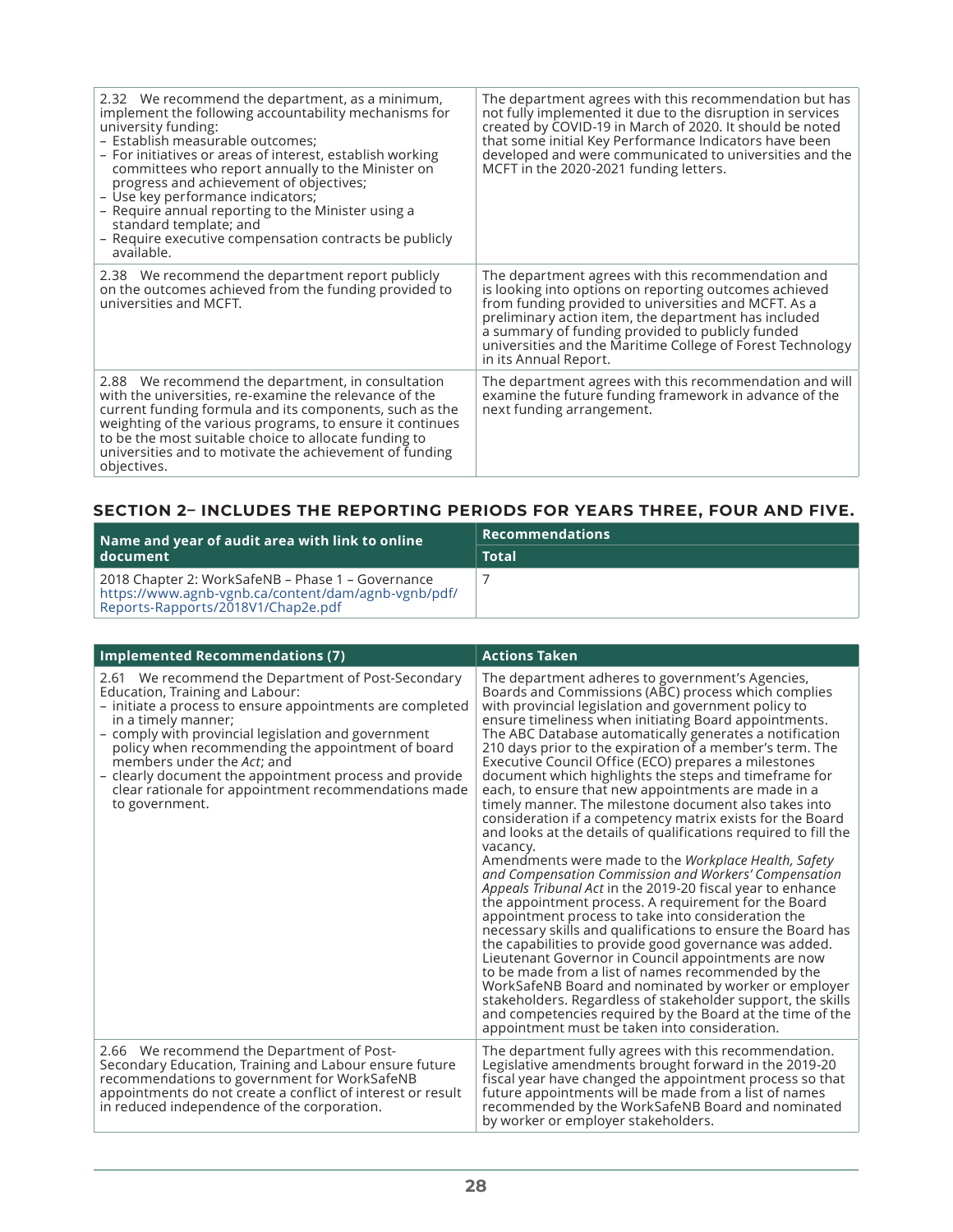| 2.83 We recommend the Executive Council Office and<br>the Department of Post-Secondary Education, Training<br>and Labour co-ordinate their efforts to provide timely<br>decisions for future WorkSafeNB appointments.                                                                                                                                  | The department agrees with this recommendation and<br>continues to work closely with ECO to facilitate improved<br>coordination and the timely appointment of members to<br>the WorkSafeNB Board under the current ABC process.                                                                                                                                                                                                                                                                                                                                                                                                                                                                                                                                                                                                                                                                                                                                                                                                                                                 |
|--------------------------------------------------------------------------------------------------------------------------------------------------------------------------------------------------------------------------------------------------------------------------------------------------------------------------------------------------------|---------------------------------------------------------------------------------------------------------------------------------------------------------------------------------------------------------------------------------------------------------------------------------------------------------------------------------------------------------------------------------------------------------------------------------------------------------------------------------------------------------------------------------------------------------------------------------------------------------------------------------------------------------------------------------------------------------------------------------------------------------------------------------------------------------------------------------------------------------------------------------------------------------------------------------------------------------------------------------------------------------------------------------------------------------------------------------|
| 2.90 We recommend the Department of Post-Secondary<br>Education, Training and Labour clearly state its<br>requirements and expectations in the mandate letter.                                                                                                                                                                                         | The mandate letter for 2021-2022 was issued on March 18,<br>2021 and was prepared with the assistance of ECO.                                                                                                                                                                                                                                                                                                                                                                                                                                                                                                                                                                                                                                                                                                                                                                                                                                                                                                                                                                   |
| 2.98 We recommend the Department of Post-<br>Secondary Education, Training and Labour comply with<br>the requirements of the Accountability and Continuous<br><i>Improvement Act by:</i><br>- issuing mandate letters annually; and<br>- enforcing WorkSafeNB submission of annual plan per<br>requirements of the Act.                                | The mandate letter was issued March 18, 2021. The 2021<br>annual plan was approved by the Minister and is publicly<br>posted as required in the legislation at the following link:<br>https://www.worksafenb.ca/media/61849/worksafenb-<br>2021-annual-plan.pdf                                                                                                                                                                                                                                                                                                                                                                                                                                                                                                                                                                                                                                                                                                                                                                                                                 |
| 2.103 We recommend the Department of Post-Secondary<br>Education, Training and Labour monitor and publicly<br>report on the progress of WorkSafeNB in meeting the<br>requirements and expectations provided in Department<br>mandate letters.                                                                                                          | The department fully agrees with this recommendation<br>and is working with WorkSafeNB to develop additional<br>mechanisms to enhance the monitoring of progress<br>related to expectations outlined in the mandate letters. In<br>its 2020-2021 mandate letter, WorkSafeNB was directed to<br>find key performances measures and concrete initiatives<br>that will help push the province toward achieving the<br>goal of supporting government's priority of an energized<br>private sector through the promotion of healthy and safe<br>workplaces for New Brunswickers and New Brunswick<br>employers.<br>WorkSafeNB was also asked to develop long-term strategic<br>goals, define measurable targets for key performance<br>indicators and in accordance with the Accountability and<br>Continuous Improvement Act, WSNB provided its report<br>on the progress of the direction issued in the 2020-2021<br>mandate letter on December 14, 2020 which was shared<br>with ECO. The outcomes of the 2020 activities will be<br>included in WorkSafeNB's 2021 annual report. |
| 2.131 We recommend the WorkSafeNB board of directors<br>and the Department of Post-Secondary Education, Training<br>and Labour jointly develop, document and implement a<br>succession strategy to ensure:<br>- timely recruitment of all board positions, including the<br>chair and vice-chair, and<br>- effective staggering of board member terms. | The department is working with WorkSafeNB and ECO<br>to monitor current board member terms and plan<br>accordingly to ensure the effective functioning of the<br>Board. The ABC Database's automatically generated<br>notifications 210 days prior to the expiration of a<br>member's term allows for the timely recruitment of board<br>positions. Amendments to the legislation to allow for the<br>staggering of board member terms were introduced.                                                                                                                                                                                                                                                                                                                                                                                                                                                                                                                                                                                                                         |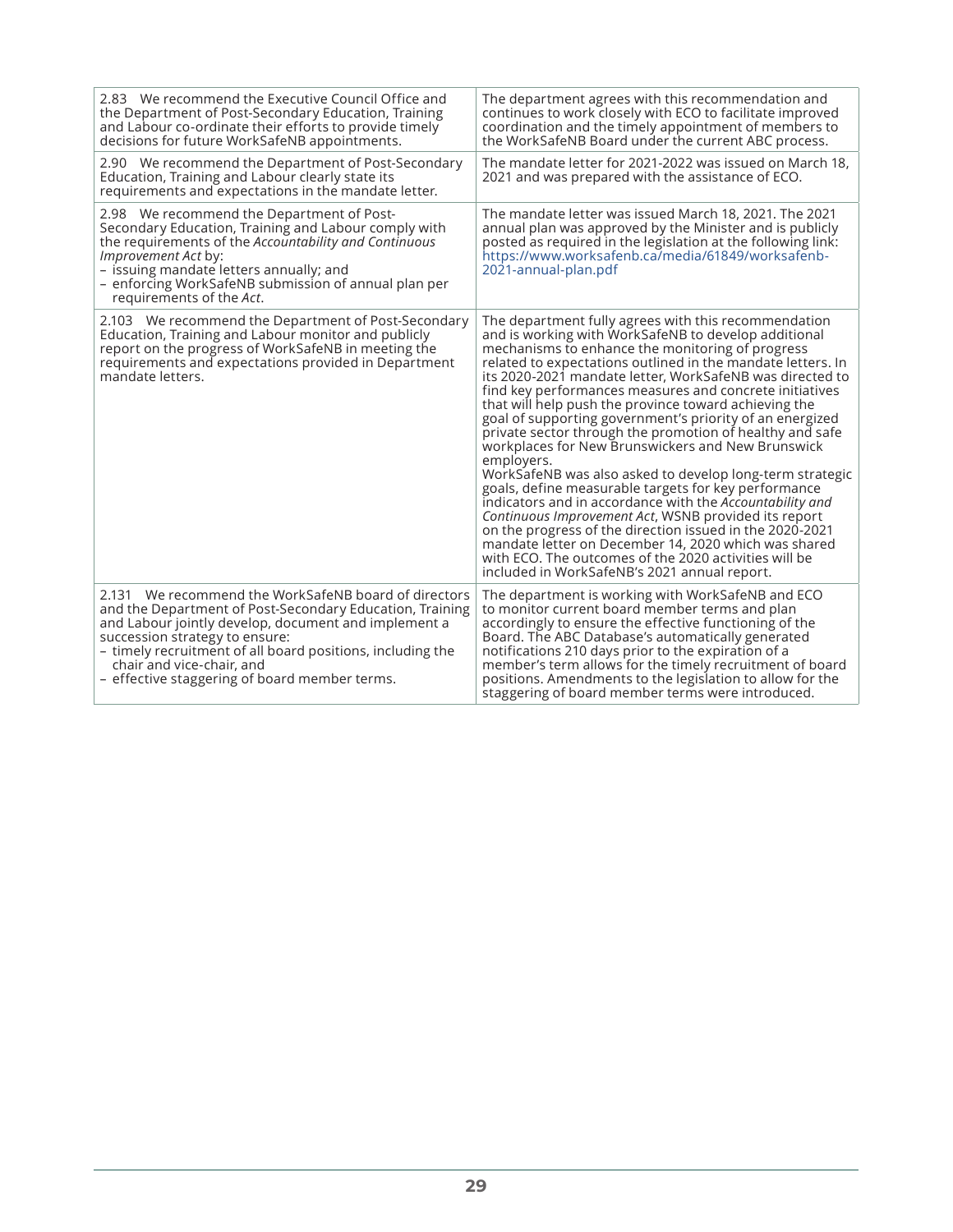## <span id="page-33-0"></span>Report on the *Public Interest Disclosure Act*

As provided under section 18(1) of the *Public Interest Disclosure Act*, the chief executive shall prepare a report of any disclosures of wrongdoing that have been made to a supervisor or designated officer of the portion of the public service for which the chief executive officer is responsible. The department did not receive any disclosure(s) of wrongdoings in the 2020-2021 fiscal year.